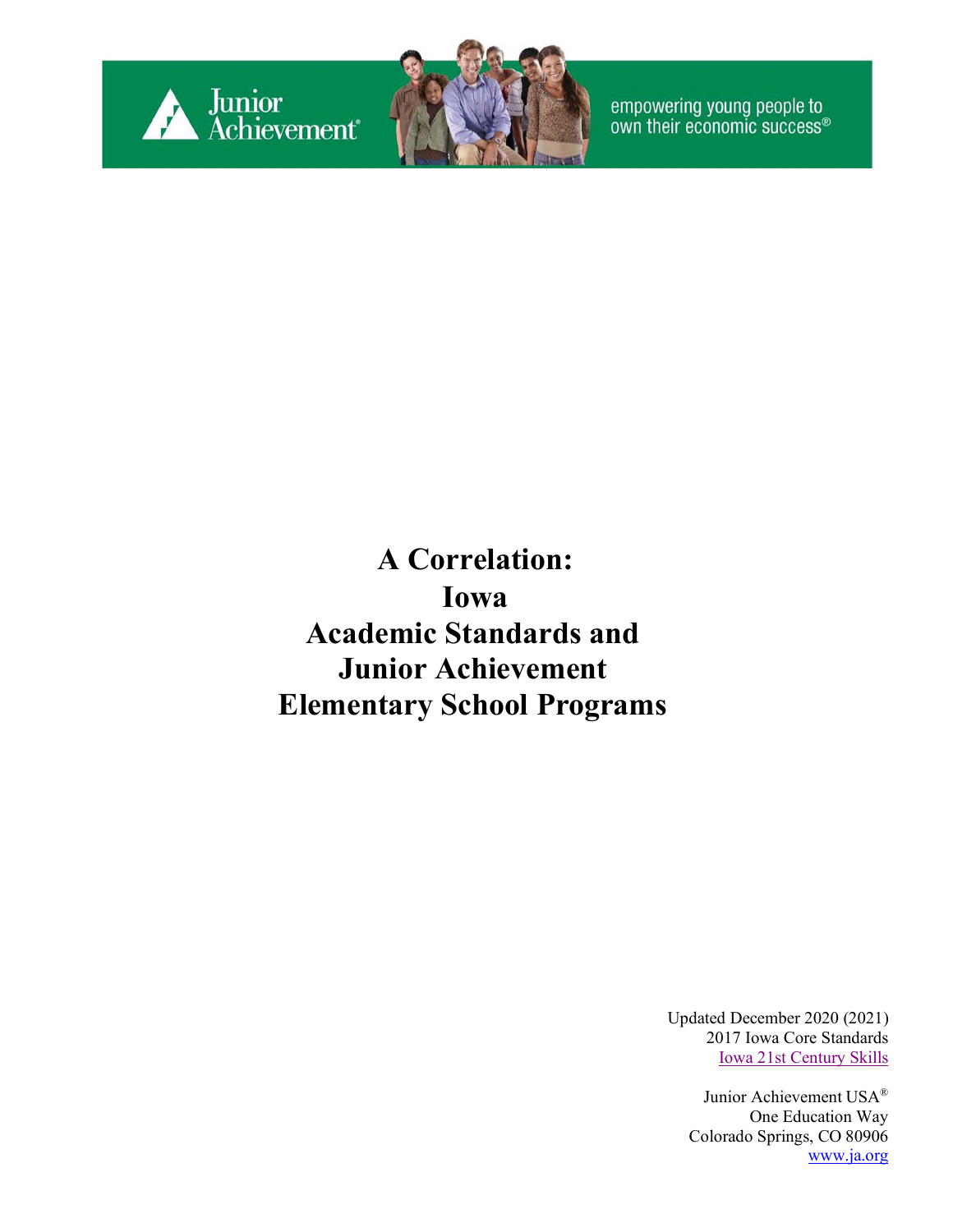#### **Overview**

Junior Achievement programs offer a multidisciplinary approach that connects learning acrosssocial studies disciplines, such as economics, geography, history, government, and civics, while incorporating mathematical concepts and reasoning and language artsskills.

In this document, Junior Achievement programs are correlated to the Iowa Core Standards for Social Studies and the Iowa 21st Century Standards as well as Common Core English Language Arts and Mathematics.

Often Extended Learning Opportunities within the curriculum directly support an academic standard. When indicated, the letters ELO will appear superscripted next to the standard.

This list is not meant to be exhaustive or intended to suggest that a JA program will completelyaddress any given standard, but is designed to show how it can enhance or complement efforts to do so.The flexibility of the programs and supplementary materials allow specific content or skills to be addressedin depth by the teacher and/or business volunteer as needed.

#### **JA Elementary School Programs**

*JA Ourselves*<sup>®</sup> uses compelling stories read aloud by the volunteer, along with hands-on activities to demonstrate helping, working, earning, and saving.

*JA Our Families<sup>®</sup>* introduces students to the intersection of entrepreneurship and first-grade social studies learning objectives, including how family members' jobs and businesses contribute to the well being of the family.

*JA Our Community*<sup>®</sup> uses posters and games to offer practical information about businesses and the many jobs those businesses offer in a community. Students explore production methods through a simulation game, and they learn about taxes, decision making, and how money flows in an economy.

*JA Our City®* introduces students to the intersection of financial literacy and third-grade socialstudies learning objectives, including the characteristics of cities and how people and businesses in citiesmanage their money.

*[JA Our Region](#page-10-0)*<sup>®</sup> introduces students to entrepreneurship and how entrepreneurs use resources to produce goods and services in a community. Students solve problems by weighing risks and rewards.

*JA Our Nation®* provides practical information about businesses' need for individuals who can meetthe demands of the job market, including high-growth, high-demand jobs locally and globally.

*JA More than Money<sup>®</sup>* teaches students about earning, spending, sharing, and saving money, and businesses they can start or jobs they can perform to earnmoney.

JA Career Exploration Fair™ is an event where students learn about a range of career options across multiple career clusters. (Grades K-5)

JA Career Speakers Series™ In JA Career Speakers Series, a volunteer guest speaker visits the classroom and shares information about his or her career, work, and education experience. (Grades K-5)

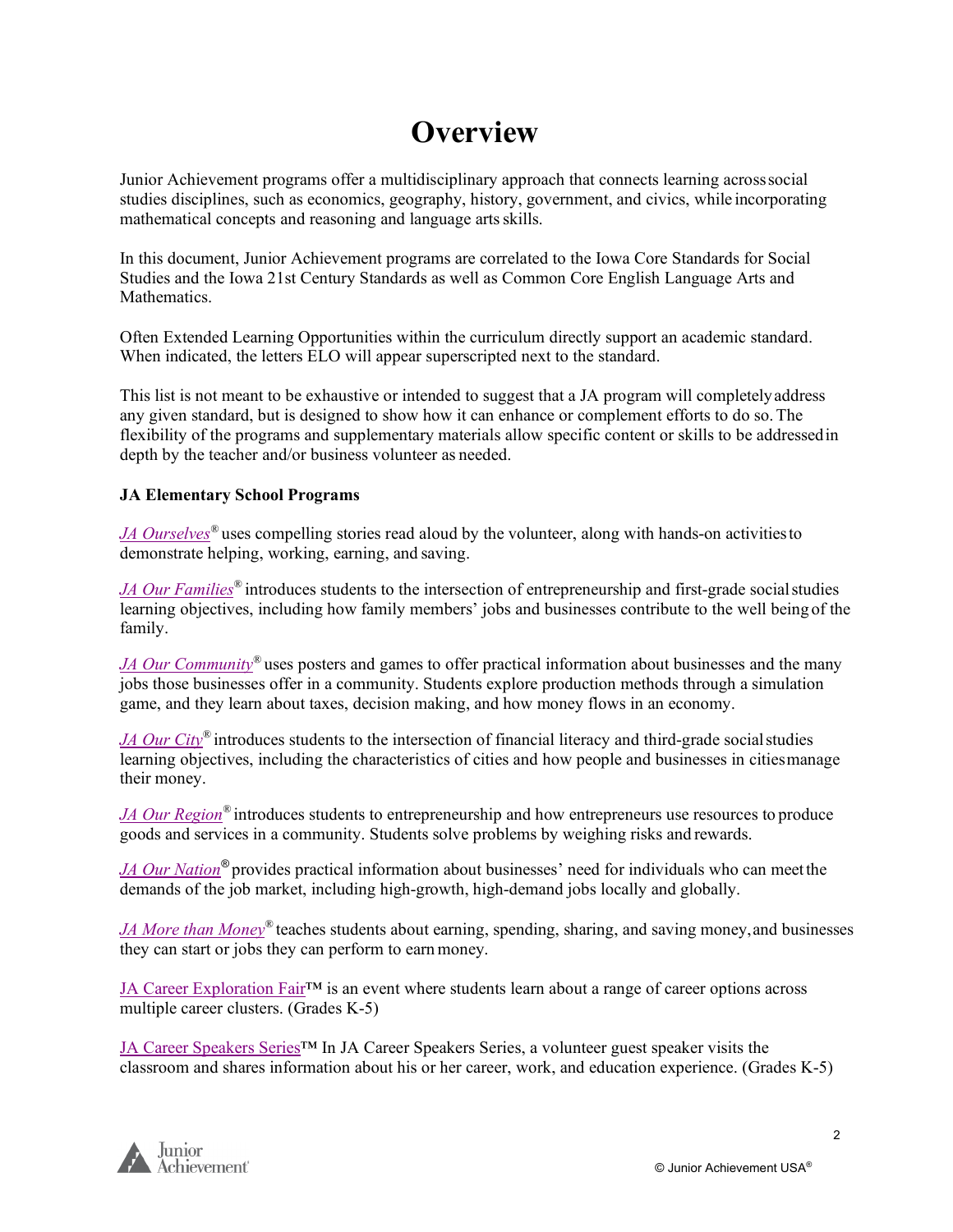#### JA Ourselves

<span id="page-2-0"></span>

| <b>Session Details</b>                                                                                                                                                                                                                                                                                    | <b>Iowa Core Standards</b>                                                                                                                                                                                                                                              | <b>Common Core</b><br><b>ELA</b>                                                                                                                                               | <b>Common Core</b><br><b>Math</b>                                                      |
|-----------------------------------------------------------------------------------------------------------------------------------------------------------------------------------------------------------------------------------------------------------------------------------------------------------|-------------------------------------------------------------------------------------------------------------------------------------------------------------------------------------------------------------------------------------------------------------------------|--------------------------------------------------------------------------------------------------------------------------------------------------------------------------------|----------------------------------------------------------------------------------------|
| <b>Session One: This or That?</b><br><b>Make a Choice</b><br>Students practice economics by<br>making personal choices.<br>Objectives:<br>The students will:<br>• Identify personal interests<br>• Consider the factors that determine<br>their choices<br>• Define money                                 | <b>Social Studies</b><br>SS.K.7. Describe ways in which students<br>and others are alike and different within<br>a variety of social categories.<br><b>Employability Skills</b><br>21.K-2.ES.1. Communicate and work<br>appropriately with others to complete<br>tasks. | Reading Foundations<br>$RF.K.1-3$<br>Writing<br>W.K.1-2,8<br>Literature<br>RLK.7<br>Speaking and<br>Listening<br>$SLK.1-6$<br>Language<br>L.K.4,6                              | Counting and<br>Cardinality<br>CC.2.1.K.A.2                                            |
| <b>Session Two: Do I Need What I</b><br>Want?<br>Students recognize that people have<br>basic needs and wants and that money-<br>smart people know the difference<br>between them.<br>Objectives:<br>The students will:<br>• Explain the difference between<br>needs and wants<br>• Create a simple chart | <b>Social Studies</b><br>SS.K.10. Give examples of choices that<br>are madebecause of scarcity.<br>SS.K.12. Distinguish between<br>appropriate spending choices.<br><b>Financial Literacy</b><br>21.K-2/FL.6. Distinguish between<br>appropriate spending choices.      | Reading Foundations<br>$RF.K.1-3$<br>Literature<br>RL.K.1,4<br>RLK.7<br>Speaking and<br>Listening<br>$SLK.1-3$<br>SL.K.6<br>Language<br>L.K.4.6                                | Counting and<br>Cardinality<br>CC.2.1.K.A.3<br>Measurement and<br>Data<br>CC.2.4.K.A.4 |
| <b>Session Three: A Penny Earned</b><br>Students are introduced to storybook<br>characters and examine ways they can<br>earn money.<br>Objectives:<br>The students will:<br>• Describe the role of money in<br>society<br>• Identify jobs they can do to earn<br>money                                    | <b>Financial Literacy</b><br>21.K-2.FL.2 Identify monetary<br>resources and distribution options for<br>those resources                                                                                                                                                 | Reading Foundations<br><b>RF.K.1-4</b><br>Writing<br>W.K.2,8<br>Literature<br>RL.K.1-4<br>RL.K.7<br>RL.K.9-10<br>Speaking and<br>Listening<br>$SLK.1-6$<br>Language<br>L.K.4.6 | Counting and<br>Cardinality<br>$CC.2.1.K.A.1-3$                                        |

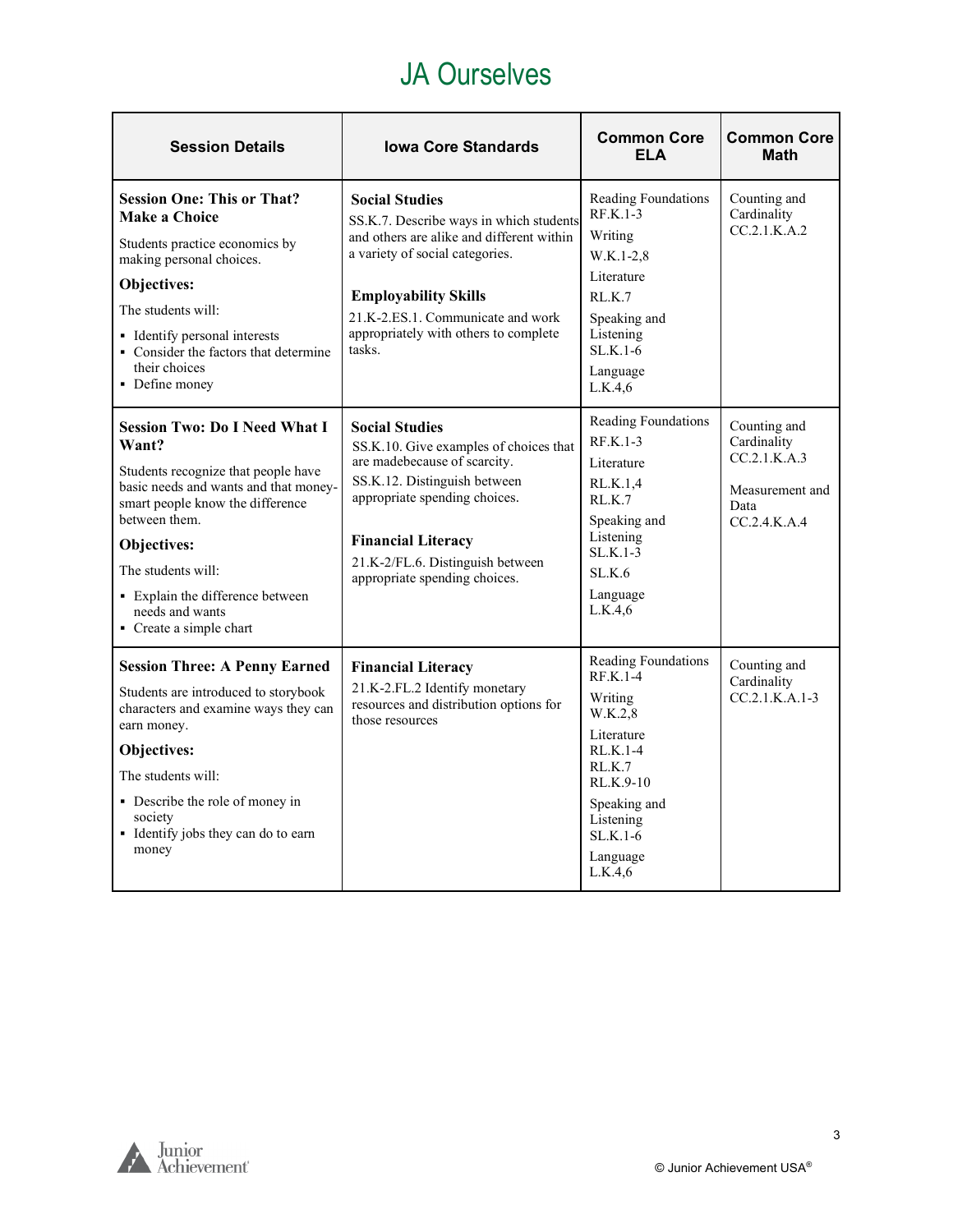#### JA Ourselves

| <b>Session Details</b>                                                                                                                                                                                                                                                      | <b>Iowa Core Standards</b>                                                                                                                                                                                                                                                                                                                                                                                                           | <b>Common Core</b><br><b>ELA</b>                                                                                                                                             | <b>Common Core</b><br><b>Math</b>                                                      |
|-----------------------------------------------------------------------------------------------------------------------------------------------------------------------------------------------------------------------------------------------------------------------------|--------------------------------------------------------------------------------------------------------------------------------------------------------------------------------------------------------------------------------------------------------------------------------------------------------------------------------------------------------------------------------------------------------------------------------------|------------------------------------------------------------------------------------------------------------------------------------------------------------------------------|----------------------------------------------------------------------------------------|
| <b>Session Four: A Penny Saved</b><br>Students are introduced to the concept<br>of saving.<br>Objectives:<br>The students will:<br>• Explain the importance of saving<br>money<br>• Identify a savings goal<br>• Identify a place where people save<br>money                | <b>Social Studies</b><br>SS.K.10. Give examples of choices that<br>are made because of scarcity.<br>SS.K.16. Distinguish at least two related<br>items or events by sequencing them from<br>the past to the present.<br><b>Financial Literacy</b><br>21.K-2.FL.1. Demonstrate the ability to set<br>goals based on wants and needs.<br>21.K-2.FL.5 Recognize various ways to<br>save, and the reasons individuals decide to<br>save. | Reading<br>Foundations<br>$RFK.1-4$<br>Literature<br>$RL.K.1-4$<br>Speaking and<br>Listening<br>$SLK.1-6$<br>Language<br>L.K.4.6                                             | Counting and<br>Cardinality<br>CC.2.1.K.A.1<br>Measurement and<br>Data<br>CC.2.4.K.A.4 |
| <b>Session Five: A Penny Shared</b><br>Students are introduced to storybook<br>characters and their plans to earn<br>money for a worthy cause.<br>Objectives:<br>The students will:<br>• Explain the importance of giving<br>Organize a chronological sequence of<br>events | <b>Social Studies</b><br>SS.K.8. Determine a procedure for how<br>people can effectively work together to<br>make decisions to improve their<br>classrooms or communities.<br>SS.K.16. Distinguish at least two related<br>items or events by sequencing them from<br>the past to the present                                                                                                                                        | Reading<br>Foundations<br>$RF.K.1-4$<br>Writing<br>W.K.1,8<br>Literature<br>RL.K.1-4<br>RL.K.7<br>RL.K.9-10<br>Speaking and<br>Listening<br>$SLK.1-6$<br>Language<br>L.K.4.6 | Counting and<br>Cardinality<br>$CC.2.1.K.A.1-3$                                        |

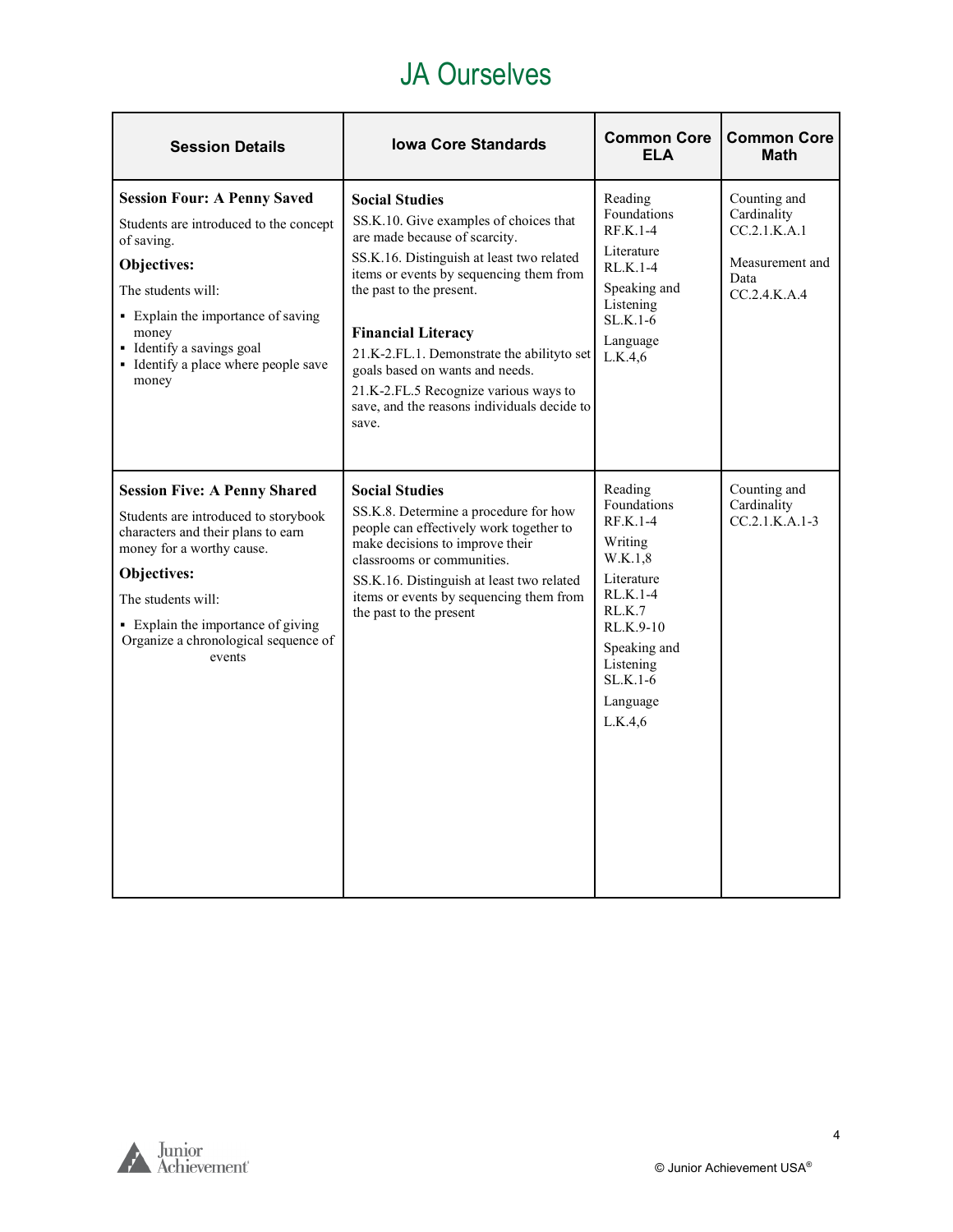## JA Our Families

<span id="page-4-0"></span>

| <b>Session Descriptions</b>                                                                                                                                                                                                                                                                                                                                                          | <b>Iowa Core Standards</b>                                                                                                                                                                                                                                                                                                                                                                                                                                                           | <b>Common Core</b><br><b>ELA</b>                                                                                                                                                                                          | <b>Common Core</b><br><b>Math</b>                                                                 |
|--------------------------------------------------------------------------------------------------------------------------------------------------------------------------------------------------------------------------------------------------------------------------------------------------------------------------------------------------------------------------------------|--------------------------------------------------------------------------------------------------------------------------------------------------------------------------------------------------------------------------------------------------------------------------------------------------------------------------------------------------------------------------------------------------------------------------------------------------------------------------------------|---------------------------------------------------------------------------------------------------------------------------------------------------------------------------------------------------------------------------|---------------------------------------------------------------------------------------------------|
| <b>Session One: All Kinds of Families</b><br>The students discover how families are alike and<br>different and how they can work together to create<br>a strong economy for the neighborhood.<br>Objectives:<br>The students will:<br>• Begin to understand the similarities and<br>differences between families<br>• Recognize the importance of businesses in<br>neighborhoods     | <b>Social Studies</b><br>SS.1.2. Generate supporting questions<br>across the social studies disciplines related to<br>compelling questions.<br>SS.1.7. Investigate how social identities can<br>influence students' own and others' thoughts<br>and behaviors.<br><b>Employability Skills</b><br>21.K-2.ES.1. Communicate and work<br>appropriately with others to complete tasks.<br><b>Financial Literacy</b><br>21.K-2.FL.4 Develop awareness that each<br>person has an identity | Reading Literature<br>RI.1.1<br>RI.1.3-4<br>RI.1.7,9,10<br>Reading Foundations<br>RF.1.1-4<br>Writing<br>W.1.2,5,8<br>Speaking &<br>Listening<br>$SL.1.1-2$<br>SL.1.4-5<br>Language<br>$L.1.1 - 2$<br>L.1.4               | Mathematical<br>Practices<br>8                                                                    |
| <b>Session Two: Money for Needs and Wants</b><br>Students become aware that all families need food,<br>clothing, and shelter to live and must earn money<br>to pay for these needs.<br>Objectives:<br>The students will:<br>• Describe the difference between needs and wants<br>• Explain that families must earn money for the<br>things they need and want                        | <b>Social Studies</b><br>SS.1.19. Compare how people in different types<br>of communities use goods from local and distant<br>places to meet their daily needs.<br><b>Financial Literacy</b><br>21.K-2.Fl.1. Demonstrate the ability to set goals<br>based on wants and needs.<br>21.K-2.FL.2 Identify monetary resources and<br>distribution options for those resources.<br>21.K-2.FL.6. Distinguish between appropriate<br>spending choices.                                      | Reading for<br>Information<br>RI.1.1<br>RI.1.3-4<br>RI.1.6-7<br>RI.1.10<br>Reading Foundations<br>RF.1.1-4<br>Speaking &<br>Listening<br>$SL.1.1-2$<br>SL.1.4<br>Language<br>L.1.1<br>L.1.4                               | Measurement<br>and Data<br>1.MD.C.4<br>Mathematical<br>Practices<br>$1 - 2$<br>$4 - 5$<br>$7 - 8$ |
| <b>Session Three: Businesses All Around the</b><br><b>Neighborhood</b><br>Students learn how the needs and wants of people<br>in a neighborhood create an opportunity for<br>entrepreneurs to start businesses.<br>Objectives:<br>The students will:<br>• Define entrepreneur, goods, and services<br>• Interpret map symbols<br>• Identify the goods or services businesses provide | <b>Social Studies</b><br>SS.1.11. Compare the goods and services that<br>people in the local community produce with<br>those that are produced in other communities.<br>SS.1.16. Using maps, globes, and other simple<br>geographic models, compare and contrast routes<br>for people or goods that consider environmental<br>characteristics.<br><b>Employability Skills</b><br>21.K-2.ES.1. Communicate and work<br>appropriately with others to complete tasks.                   | Reading Foundations<br>RF.1.1-4<br>Reading for<br>Information<br>RI.1.1<br>RI.1.3-4<br>RI.1.6-7<br>RI.1.10<br>Writing<br>W.1.2,5,8<br>Speaking &<br>Listening<br>$SL.1.1-2$<br>SL.1.4<br>Language<br>$L.1.1 - 2$<br>L.1.4 | Measurement<br>and Data<br>1.MD.C.4<br>Mathematical<br>Practices<br>$1 - 2$<br>$5 - 8$            |

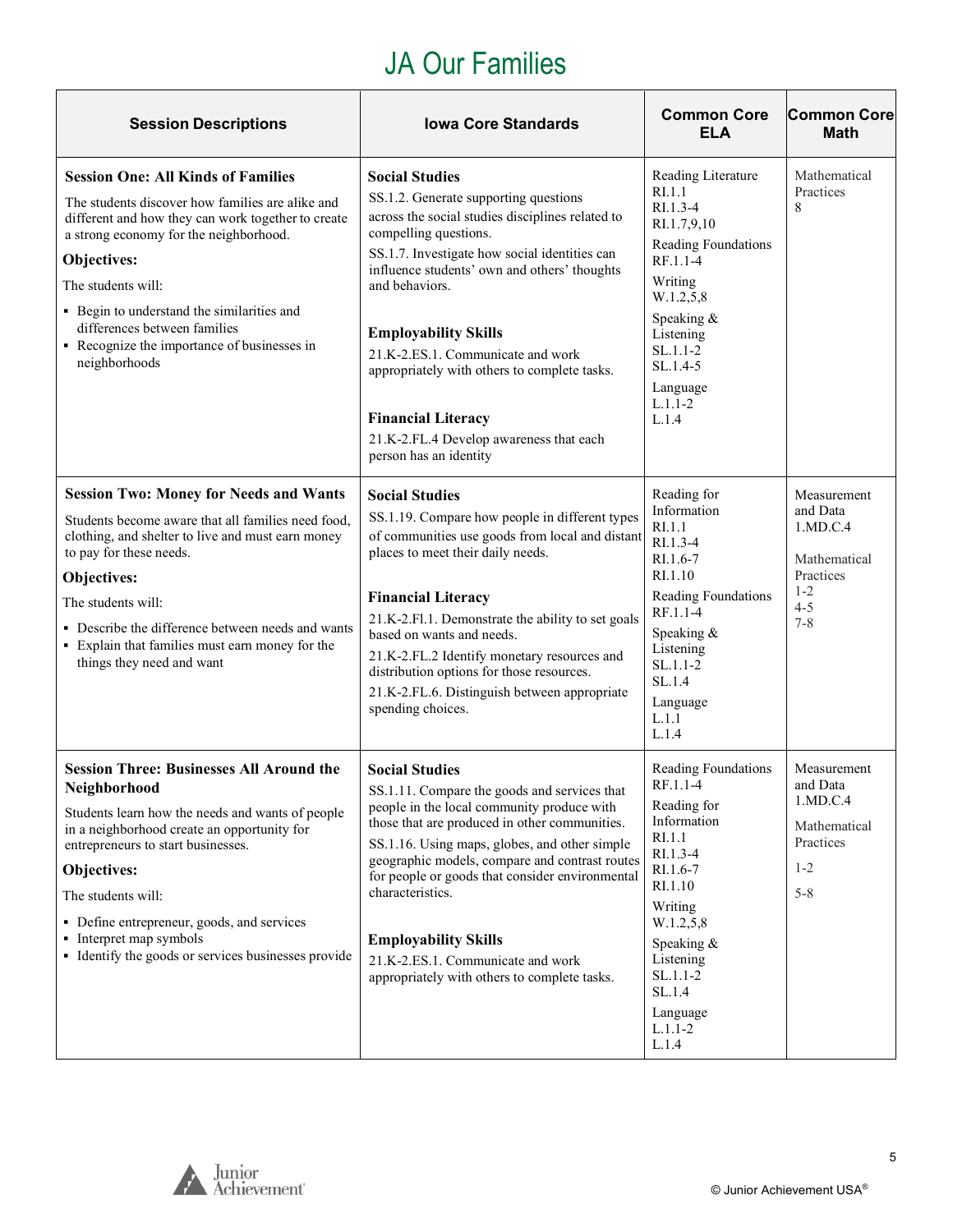### JA Our Families

| <b>Session Descriptions</b>                                                                                                                                                                                                                                                                                   | <b>Iowa Core Standards</b>                                                                                                                                                                                                                                                                                    | <b>Common Core</b><br><b>ELA</b>                                                                                                                                                                                                                | <b>Common</b><br><b>Core Math</b>                                                                                                              |
|---------------------------------------------------------------------------------------------------------------------------------------------------------------------------------------------------------------------------------------------------------------------------------------------------------------|---------------------------------------------------------------------------------------------------------------------------------------------------------------------------------------------------------------------------------------------------------------------------------------------------------------|-------------------------------------------------------------------------------------------------------------------------------------------------------------------------------------------------------------------------------------------------|------------------------------------------------------------------------------------------------------------------------------------------------|
| <b>Session Four: Jobs All Around the</b><br>Neighborhood<br>Students learn that entrepreneurs create businesses,<br>which provide jobs for families.<br>Objectives:<br>The students will:<br>• Identify the jobs people do<br>• Analyze their own skills to determine ways they<br>can support family members | <b>Social Studies</b><br>SS.1.13. Explain why people have different jobs<br>in the community.<br><b>Employability Skills</b><br>21.K-2.ES.1. Communicate and work<br>appropriately with others to complete tasks.<br>21.K-2.ES.2. Recognize different roles and<br>responsibilities and is open to change     | Reading Foundations<br>RF.1.1-4<br>Reading for<br>Information<br>RI.1.6-7<br>Writing<br>W.1.5<br>Speaking $&$<br>Listening<br>$SL.1.1-2$<br>$SL.1.4-5$<br>Language<br>$L.1.1 - 2$<br>L.1.4                                                      | Mathematical<br>Practices<br>$1 - 2$<br>$4 - 5$<br>$7 - 8$                                                                                     |
| <b>Session Five: A New Business</b><br>Students think like entrepreneurs and help<br>advertise a new business needed in the<br>neighborhood.<br>Objectives:<br>The students will:<br>• Describe one of the entrepreneurial<br>characteristics-Satisfy a Need or Want                                          | <b>Employability Skills</b><br>21.K-2.ES.3 Learn leadership skills and<br>demonstrate integrity, ethical behavior and social<br>responsibility.<br>21.K-2.ES.4 Develop initiative and demonstrate<br>self-direction in activities.<br>21.K-2.ES.5 Work productively and are<br>accountable for their actions. | Reading<br><b>Foundations</b><br>RF.1.1-4<br>Reading for<br>Information<br>R <sub>L</sub> 1.1<br>RI.1.3-4<br>RI.1.6-7<br>RI.1.10<br>Writing<br>W.1.2,5,8<br>Speaking &<br>Listening<br>$SL.1.1-2$<br>SL.1.4<br>Language<br>$L.1.1 - 2$<br>L.1.4 | Operations in<br>Algebra<br>OA. 1 ELO<br>$OA. . 6-7$<br>Measurement<br>and Data<br>1.MD.C.4<br>Mathematical<br>Practices<br>$2 - 4$<br>$7 - 8$ |

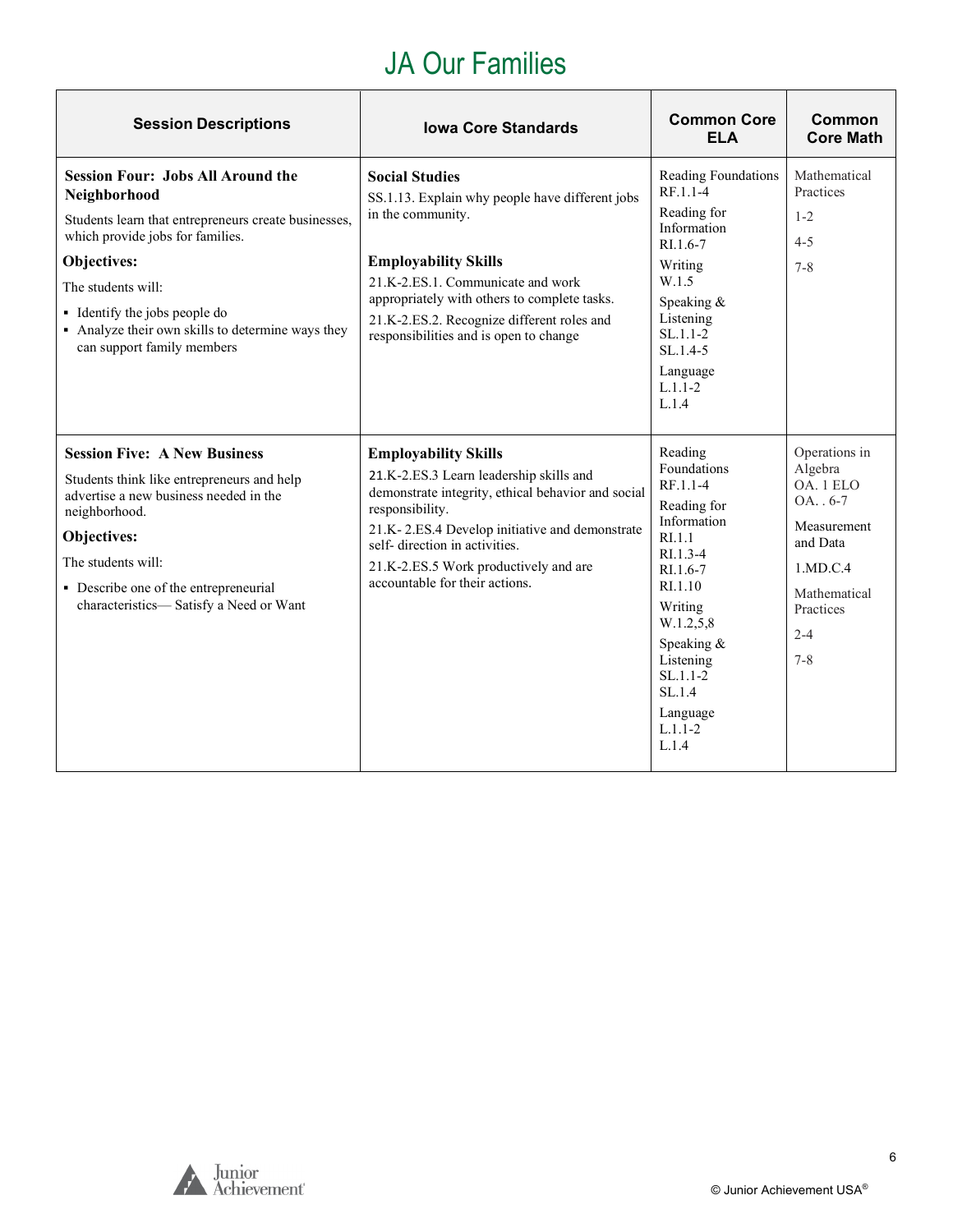# JA Our Community

 $\top$ 

 $\overline{\phantom{a}}$ 

<span id="page-6-0"></span>

| <b>Session Descriptions</b>                                                                                                                                                                                                                                                                                                                                                                            | <b>Iowa Core Standards</b>                                                                                                                                                                                                                                                                                                                                                                                                          | Common<br><b>Core ELA</b>                                                                                                                                                                                             | Common<br><b>Core Math</b>                                                                                                                          |
|--------------------------------------------------------------------------------------------------------------------------------------------------------------------------------------------------------------------------------------------------------------------------------------------------------------------------------------------------------------------------------------------------------|-------------------------------------------------------------------------------------------------------------------------------------------------------------------------------------------------------------------------------------------------------------------------------------------------------------------------------------------------------------------------------------------------------------------------------------|-----------------------------------------------------------------------------------------------------------------------------------------------------------------------------------------------------------------------|-----------------------------------------------------------------------------------------------------------------------------------------------------|
| <b>Session One: People in a Community</b><br><b>Working Together</b><br>Students learn what a community is and the variety<br>of jobs that people have in a community.<br>Objectives:<br>The students will:<br>• Describe a community.<br>• State how people contribute to and benefit from a<br>community.<br>• Identify the variety of jobs in a community and<br>how each requires specific skills. | <b>Social Studies</b><br>SS.2.7. Explain how people from different groups<br>work through conflict when solving a community<br>problem.<br>SS.2.14. Explain how different careers take<br>different levels of education.<br><b>Employability Skills</b><br>21.K-2.ES.1 Communicate and work appropriately<br>with others to complete tasks.<br>21.K-2.ES.2 Recognize different roles and<br>responsibilities and is open to change. | Reading<br>Literature<br>RL.2.1<br>RL.2.7<br>Reading for<br>Information<br>R1.2.1<br>$RI.2.4 - 5$<br>RI.7<br>Reading<br>Foundations<br>RF.2.3-4<br>Speaking and<br>Listening<br>$SL.2.1 - 4$<br>Language<br>$L.2.1-6$ | Geometry<br>G.2.2<br>Mathematical<br>Practices<br>$\overline{4}$                                                                                    |
| <b>Session Two: Sweet "O" Donuts</b><br>Students learn that workers who produce goods and<br>services earn money for their work.<br>Objectives:<br>The students will:<br>• Define the terms produce, product, production,<br>goods, and services.<br>• Apply innovation to the production process.<br>• Explain that people in a community earn money<br>by performing work.                           | <b>Social Studies</b><br>SS.2.12. Identify how people use natural resources<br>to produce goods and services.<br><b>Employability Skills</b><br>21.K-2.ES.1 Communicate and work appropriately<br>with others to complete tasks.<br>21.K-2.ES.2 Recognize different roles and<br>responsibilities and is open to change.<br>21.K-2.ES.5. Work productively and are<br>accountable for their actions.                                | Reading<br>Foundations<br>RF.2.3-4<br>Writing<br>W.2.2<br>Speaking and<br>Listening<br>$SL.2.1-6$<br>Language<br>$L.2.1-6$                                                                                            | Operations and<br>Algebraic<br>Thinking<br>OA.2.1<br><b>Numbers Base</b><br>Ten<br>NBT.2.1-2<br><b>NBT.2.5</b><br>Measurement<br>and Data<br>MD.2.7 |
| <b>Session Three: Business and Government</b><br><b>Jobs</b><br>Students explore how the money earned for work<br>moves through a community and the impact that<br>money has on people, businesses, and government.<br>Objectives:<br>The students will:<br>• Locate businesses and identify government<br>careers.<br>• Explain how taxation supports government<br>services.                         | <b>Social Studies</b><br>SS.2.13. Describe examples of the goods and<br>services that governments provide.<br><b>Employability Skills</b><br>21.K-2.ES.3. Learn leadership skills and<br>demonstrate integrity, ethical behavior, and social<br>responsibility.                                                                                                                                                                     | Reading for<br>Information<br>RI.2.1<br>$RI.2.4 - 5$<br>RI.7<br>Reading<br>Foundations<br>RF.2.3-4<br>Speaking and<br>Listening<br>$SL.2.1-4$<br>Language<br>$L.2.1-6$                                                | Operations and<br>Algebraic<br>Thinking<br>OA.2.1<br>Mathematical<br>Practices<br>$1 - 2$<br>$4 - 5$<br>8                                           |



 $\Gamma$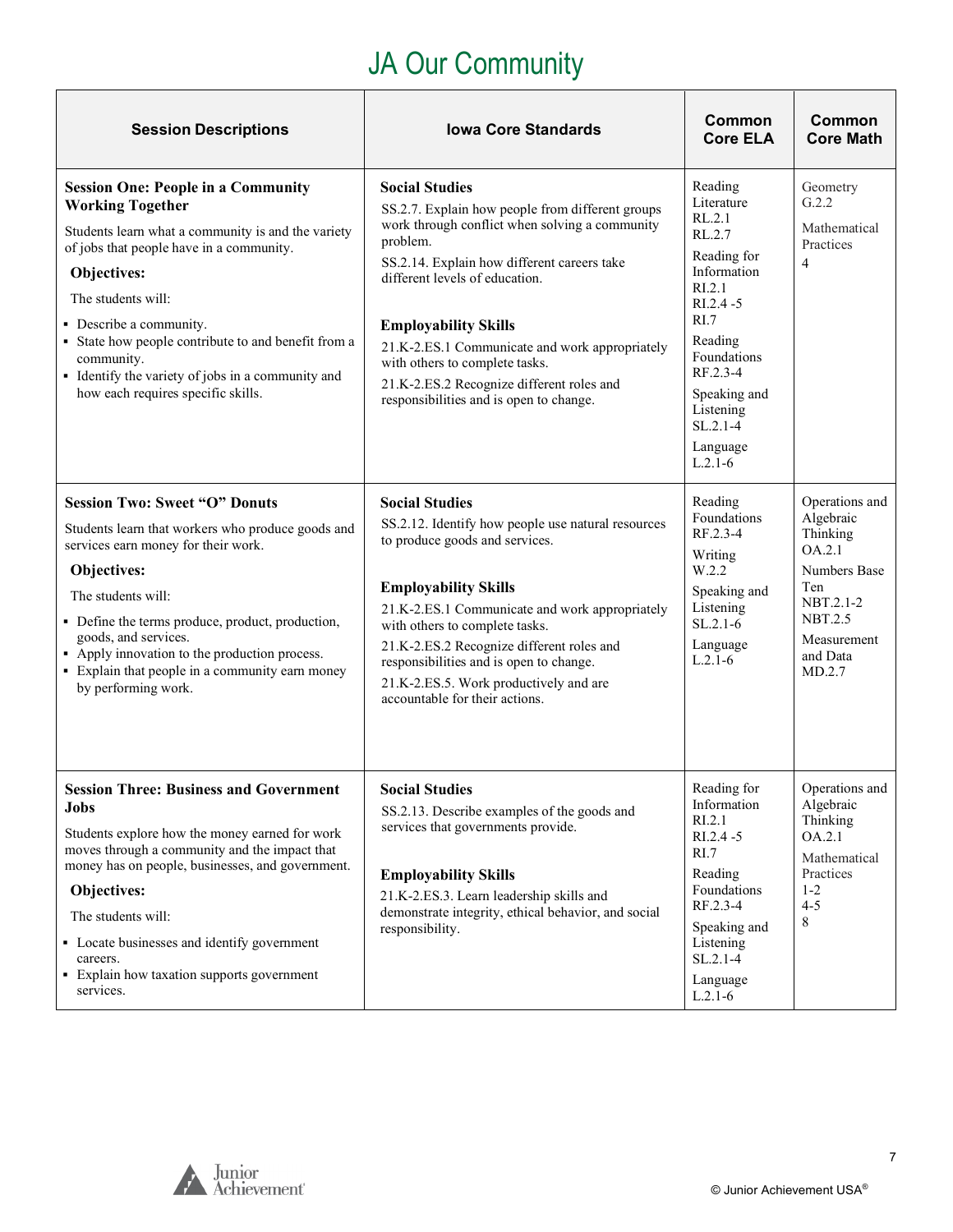# JA Our Community

| <b>Session Descriptions</b>                                                                                                                                                                                                                                                                                                                                                    | <b>Iowa Core Standards</b>                                                                                                                                                                                                                                                                                                                       | Common<br><b>Core ELA</b>                                                                                                                                                                                                                           | Common<br><b>Core Math</b>                                                                                                                                                                                       |
|--------------------------------------------------------------------------------------------------------------------------------------------------------------------------------------------------------------------------------------------------------------------------------------------------------------------------------------------------------------------------------|--------------------------------------------------------------------------------------------------------------------------------------------------------------------------------------------------------------------------------------------------------------------------------------------------------------------------------------------------|-----------------------------------------------------------------------------------------------------------------------------------------------------------------------------------------------------------------------------------------------------|------------------------------------------------------------------------------------------------------------------------------------------------------------------------------------------------------------------|
| The Session Four: Let's Vote!<br>Students participate in a decision that benefits their<br>community. They vote to express their choice and to<br>determine the will of the majority.<br><b>Objectives:</b><br>The students will:<br>• Apply a decision-making process.<br>• Recognize voting as a way responsible citizens act<br>and contribute to meet a community's needs. | <b>Social Studies</b><br>SS.2.9. Develop an opinion on a decision about a<br>local issue.<br>SS.2.10 Determine effective strategies for solving<br>particular community problems.<br><b>Civic Literacy</b><br>SS.3-5.PSCL1. Understand the rights and<br>responsibilities of each citizen and demonstrate the<br>value of lifelong civic action. | Reading<br>Foundations<br>RF.2.3<br>Writing<br>W.2.2<br>$W.2.7-8$<br>Speaking and<br>Listening<br>$SL.2.1-6$<br>Language<br>L.2.1                                                                                                                   | Measurement<br>and Data<br>MD.2.7<br>MD.2.9<br>Mathematical<br>Practices<br>$\overline{c}$<br>$\overline{4}$                                                                                                     |
| <b>Session Five: Money Moves in a Community</b><br>Students learn about money and how it moves through<br>a community.<br>Objectives:<br>The students will:<br>• Identify coins and money terms.<br>• Describe how money flows through a community's<br>economy.                                                                                                               | <b>Social Studies</b><br>SS.2.15. Evaluate choices and consequences<br>for spending and saving.<br><b>Financial Literacy</b><br>21.K-2.FL.2. Identify monetary resources and<br>distribution options for those resources.<br>21.K-2.FL.6. Distinguish between appropriate<br>spending choices.                                                   | Reading<br>Literature<br>RL.2.1<br>RL.2.4<br>RL.2.7<br>Reading for<br>Information<br>R <sub>L</sub> 2.1<br>$RI.2.3 - 5$<br>R <sub>L</sub><br>Reading<br>Foundations<br>RF.2.3<br>Speaking and<br>Listening<br>$SL.2.1 - 4$<br>Language<br>$L.2.1-6$ | Operations<br>and Algebraic<br>Thinking<br>OA.2.1<br><b>Numbers Base</b><br>Ten<br>NBT.2.1-2<br><b>NBT.2.5</b><br>Measurement<br>and Data<br>MD.2.7<br>MD.2.9<br>Mathematical<br>Practices<br>$1 - 2$<br>$5 - 7$ |

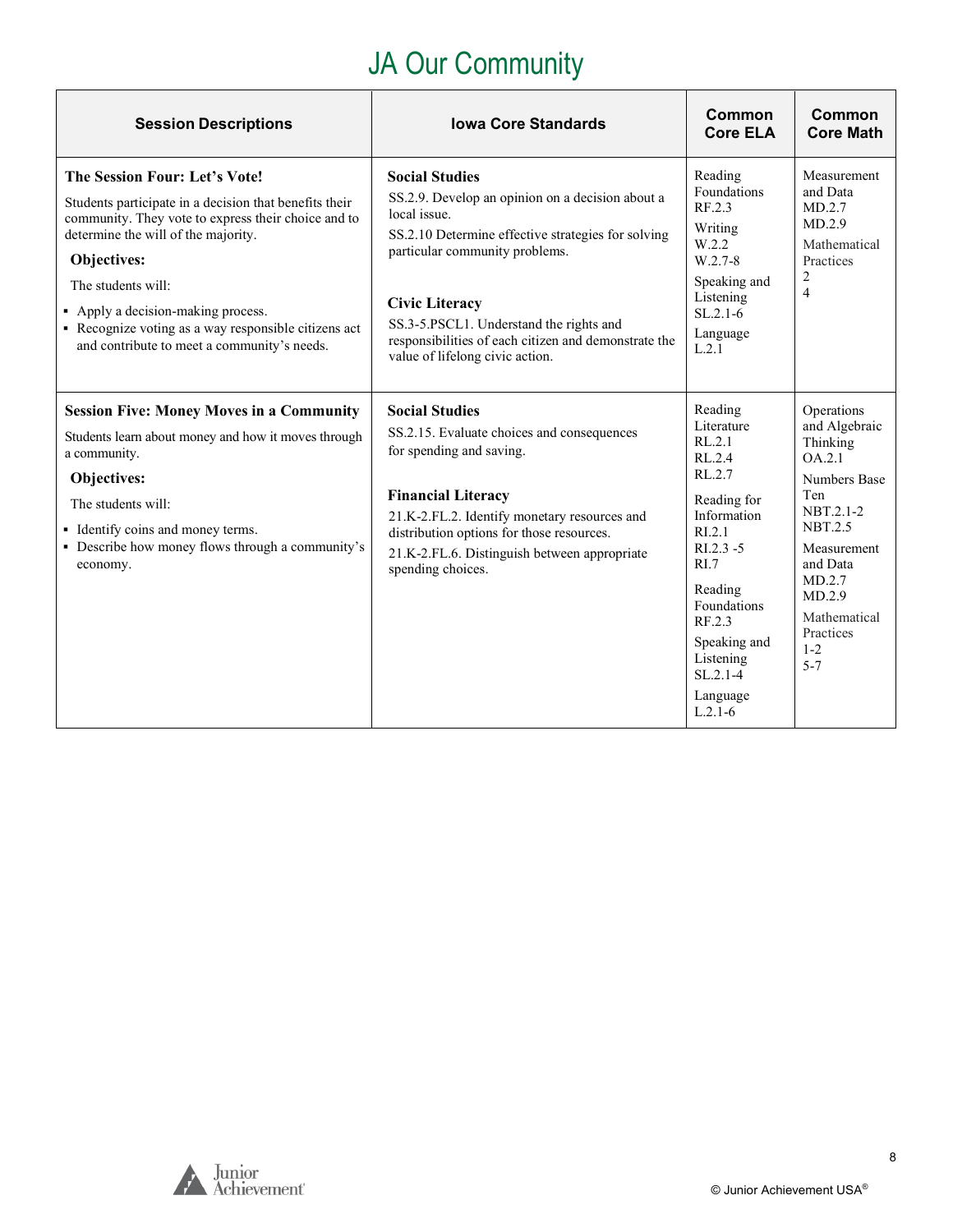# JA Our City

| <b>Session Descriptions</b>                                                                                                                                                                                                                                                                                                                             | <b>Iowa Core Standards</b>                                                                                                                                                                                                                                                                                                                                                                                                                                                                                                                                                                                                                                             | Common<br><b>Core ELA</b>                                                                                                                                                                                                   | Common<br><b>Core Math</b>                                                                                                                    |
|---------------------------------------------------------------------------------------------------------------------------------------------------------------------------------------------------------------------------------------------------------------------------------------------------------------------------------------------------------|------------------------------------------------------------------------------------------------------------------------------------------------------------------------------------------------------------------------------------------------------------------------------------------------------------------------------------------------------------------------------------------------------------------------------------------------------------------------------------------------------------------------------------------------------------------------------------------------------------------------------------------------------------------------|-----------------------------------------------------------------------------------------------------------------------------------------------------------------------------------------------------------------------------|-----------------------------------------------------------------------------------------------------------------------------------------------|
| Session One: Earn, Save, Spend, and<br><b>Donate</b><br>Knowing we have four choices with money helps<br>people reach personal goals and dreams and helps<br>keep cities alive and healthy.<br>Objectives:<br>The students will:<br>• Describe the four choices we have with money.<br>• Define deposits and withdrawals.                               | <b>Social Studies</b><br>SS.3.14. Describe the role of various financial<br>institutions in an economy.<br>SS.3.18. Determine the importance of saving/investing in<br>relation to future needs.<br><b>Financial Literacy</b><br>21.3-5 FL.5. Determine the importance of<br>saving/investing in relation to future needs.<br>21.3-5 FL.6. Recognize that spending choices differ<br>between groups of people and settings.                                                                                                                                                                                                                                            | Reading for<br>Information<br>RI.3.4-5<br>Reading<br>Foundations<br>RF.3.3-4<br>Writing<br>W.3.2 ELO<br>$W.3.7 - 8^{ELO}$<br>Speaking and<br>Listening<br>SL.3.1<br>SL.3.3<br>SL.3.6<br>Language<br>L.3.1<br>L.3.3<br>L.3.4 | Measurement<br>and Data<br>MD.3.4<br>MD.3.5<br>MD.3.6<br>Mathematical<br>Practices<br>$1 - 8$                                                 |
| <b>Session Two: Invisible Money</b><br>Students learn about the different forms of money<br>and how people use them to pay for goods and<br>services.<br>Objectives:<br>The students will:<br>• Define goods and services.<br>• Explain how people spend money.<br>• Recognize methods of payment and whether<br>they are readily visible or invisible. | <b>Social Studies</b><br>SS.3.14. Describe the role of various financial<br>institutions in an economy.<br>SS. 3.18. Determine the importance of saving/investing<br>in relation to future needs.<br><b>Financial Literacy</b><br>21.3-5.FL.3 Identify the concept of debt and an<br>individual's responsibility for that debt.<br>21.3-5.FL.5. Determine the importance of<br>saving/investing in relation to future needs                                                                                                                                                                                                                                            | Reading for<br>Information<br>$RI.3.1 - 5$<br>Reading<br>Foundations<br>RF.3.3-4<br>Writing<br>$W.3.7 - 8ELO$<br>Speaking and<br>Listening<br>SL.3.1-4<br>SL.3.6<br>Language<br>L.3.1<br>$L.3.3-4$                          | Operations and<br>Algebraic<br>Thinking<br>OA.3.8<br>OA.3.9<br>Mathematical<br>Practices<br>$1 - 8$                                           |
| <b>Session Three: How Do I Become an</b><br>Entrepreneur?<br>When entrepreneurs create businesses, they help<br>keep cities alive and healthy.<br>Objectives:<br>The students will:<br>• Define entrepreneur, producer, and consumer.<br>• Explain the need for a business plan.<br>• Discuss the ways in which entrepreneurs help a<br>city.           | <b>Social Studies</b><br>SS.3.13. Identify how people use natural resources,<br>human resources, and physical capital to produce goods<br>and services.<br>SS.3.16. Describe how people take risks to improve their<br>family income through education, career changes and<br>moving to new places.<br><b>Employability Skills</b><br>21.3-5. ES.2. Adjust to various roles and responsibilities<br>and understand the need to be flexible to change.<br>21.3-5.ES.3. Practice leadership skills and demonstrate<br>integrity.<br>21.3-5.ES.4. Demonstrate initiative, creativity, self-<br>directions and entrepreneurial thinking to produce<br>successful outcomes. | Reading for<br>Information<br>$RI.3.1-5$<br>Reading<br>Foundations<br>RF.3.3-4<br>Speaking and<br>Listening<br>$SL.3.1-3$<br>SL.3.6<br>Language<br>L.3.1<br>$L.3.3-4$                                                       | Operations and<br>Algebraic<br>Thinking<br>OA.3.8<br>Numbers Base<br>Ten<br><b>NBT.3.2</b><br>Mathematical<br>Practices<br>$1 - 2$<br>$4 - 8$ |

\*ELO- Indicates a skill best supported by an Extended Learning Opportunity



 $\overline{\mathbf{r}}$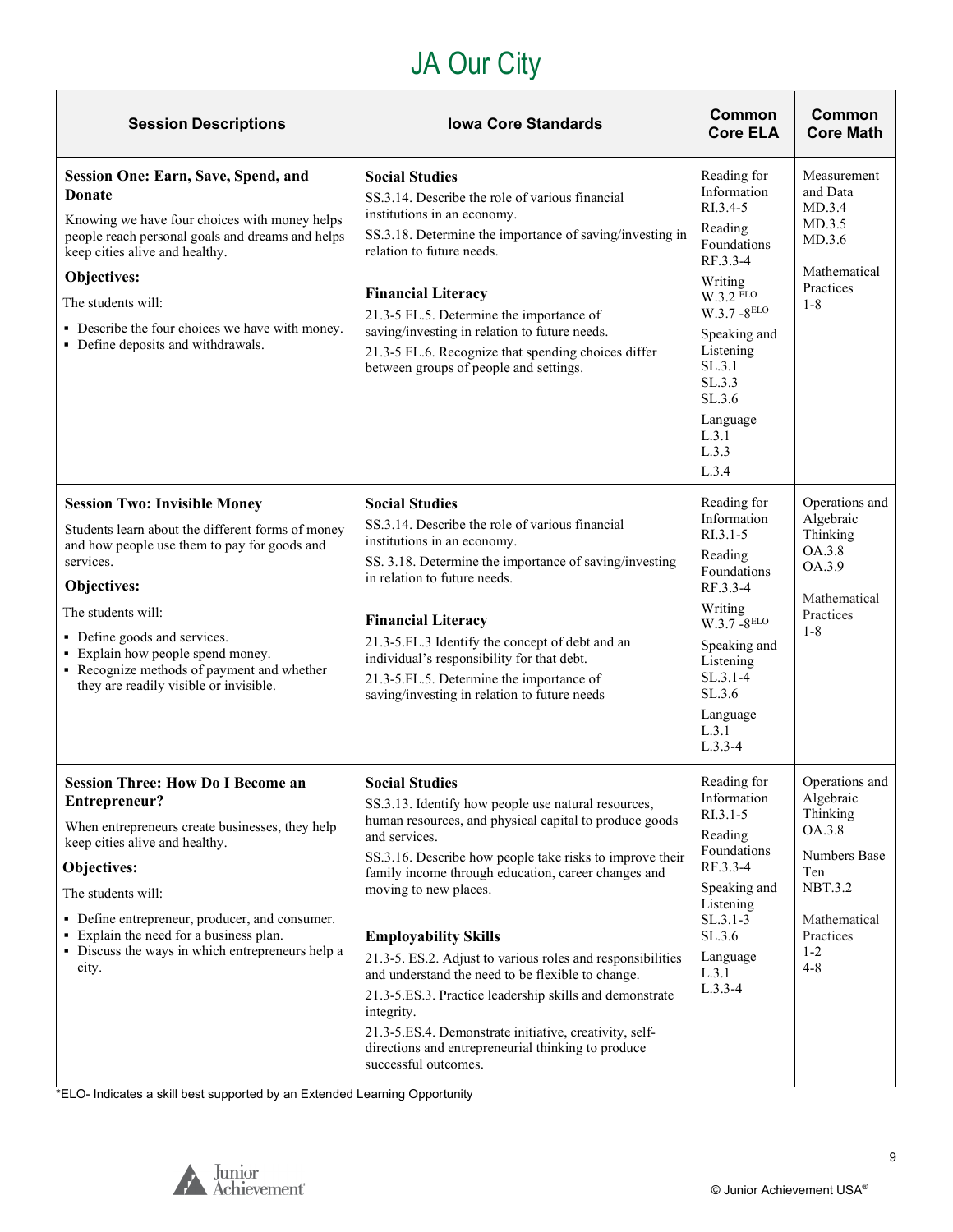# JA Our City

| <b>Session Descriptions</b>                                                                                                                                                                                                                                                                                                                                                                                                                                                                                                                                                                                | <b>Iowa Core Standards</b>                                                                                                                                                                                                                                                                                                                                                                                              | Common<br><b>Core ELA</b>                                                                                                                                                                        | <b>Common</b><br><b>Core Math</b>                                                                                             |
|------------------------------------------------------------------------------------------------------------------------------------------------------------------------------------------------------------------------------------------------------------------------------------------------------------------------------------------------------------------------------------------------------------------------------------------------------------------------------------------------------------------------------------------------------------------------------------------------------------|-------------------------------------------------------------------------------------------------------------------------------------------------------------------------------------------------------------------------------------------------------------------------------------------------------------------------------------------------------------------------------------------------------------------------|--------------------------------------------------------------------------------------------------------------------------------------------------------------------------------------------------|-------------------------------------------------------------------------------------------------------------------------------|
| <b>Session Four: Money Choices Make the</b><br><b>City Go Round</b><br>Money choices encourage economic exchange<br>within a city. This happens when money travels<br>back and forth among consumers, businesses, and<br>the city government. Economic exchange is<br>important for keeping a city functioning and vital.<br>Objectives:<br>The students will:<br>• Demonstrate the importance of money in<br>everyday life.<br>• Describe how money flows through a city's<br>economy.<br>• Explain taxes and how the city government uses<br>the money to pay for the goods and services it<br>provides. | <b>Social Studies</b><br>SS. 3.13. Identify how people use natural resources,<br>human resources, and physical capital to produce<br>goods and services.<br><b>Financial Literacy</b><br>21.3-5 FL.6. Recognize that spending choices differ<br>between groups of people and settings.                                                                                                                                  | Reading for<br>Information<br>R <sub>L</sub> 3.1<br>$R1.3.3-6$<br>Reading<br>Foundations<br>RF.3.3-4<br>Speaking and<br>Listening<br>$SL.3.1-3$<br>SL.3.6<br>Language<br>L.3.1<br>L.3.3<br>L.3.4 | Operations in<br>Algebra<br>OA.3.8<br>OA.3.9<br>Numbers Base<br>Ten<br><b>NBT.3.2</b><br>Mathematical<br>Practices<br>$1 - 8$ |
| <b>Session Five: Let's Build a City</b><br>A healthy city is built on the money choices of<br>consumers, businesses, and the government. A city<br>thrives when these sectors of the economy earn, save,<br>spend, and donate.<br>Objectives:<br>The students will:<br>• Describe how personal choices make a city a<br>good place to live, work, play, and go to school.                                                                                                                                                                                                                                  | <b>Social Studies</b><br>SS.3.19. Create a geographic representation to<br>explain how the unique characteristics of a place<br>affect migration<br><b>Employability Skills</b><br>21.3–5.ES.1 Communicate and work productively<br>with others emphasizing collaboration and cultural<br>awareness to produce quality work.<br>21.3-5.ES.5<br>Demonstrate productivity and accountability by<br>producing quality work | Reading for<br>Information<br>RI.3.1<br>$R1.3.3-6$<br>Reading<br>Foundations<br>RF.3.3-4<br>Writing<br>W.3.2<br>Speaking and<br>Listening<br>$SL.3.1-3$<br>SL.3.6<br>Language<br>L.3.1, 3, 4     | Operations in<br>Algebra<br>OA.3.8<br>Numbers Base<br>Ten<br><b>NBT.3.2</b><br>Mathematical<br>Practices<br>$1 - 7$           |

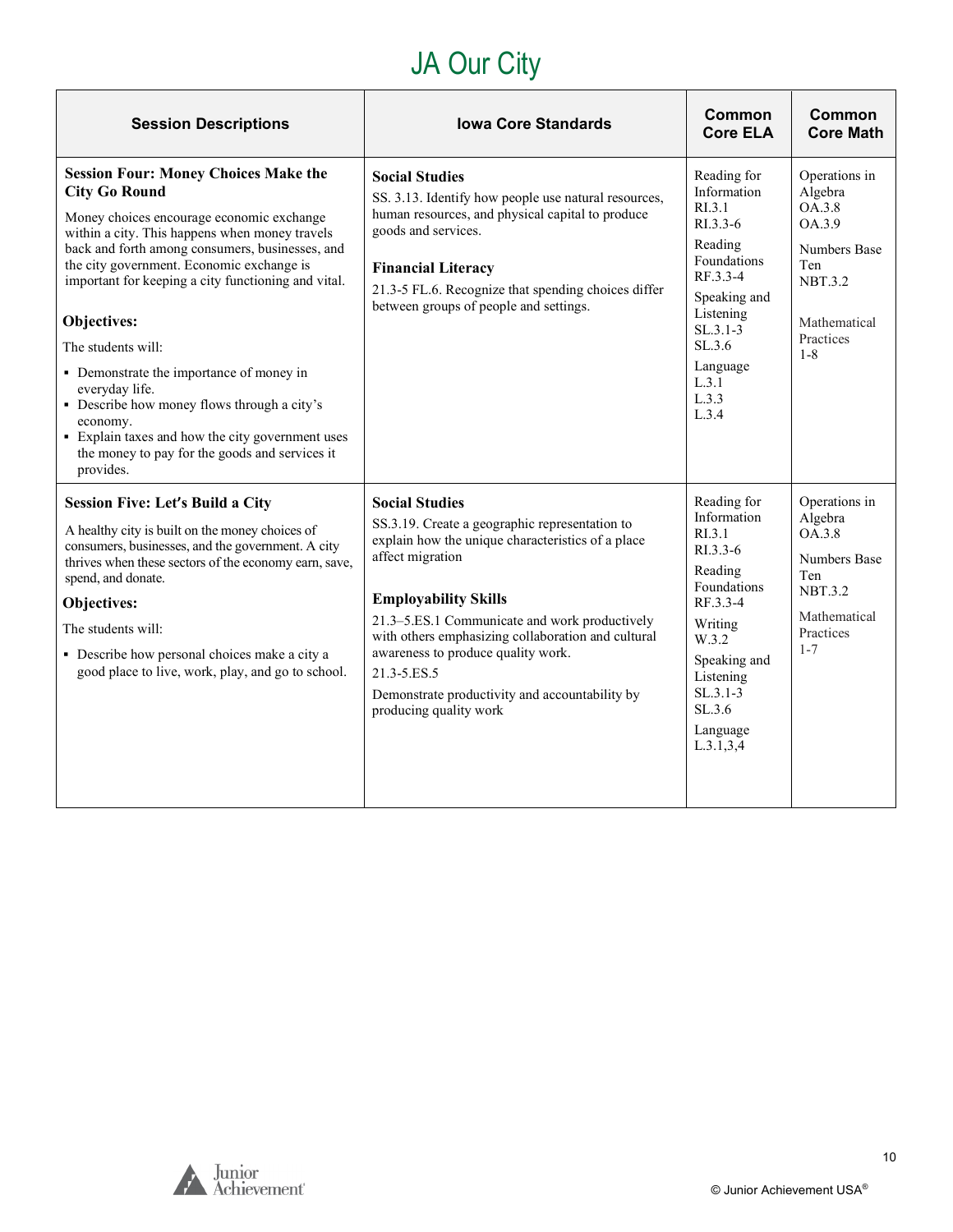# JA Our Region

<span id="page-10-0"></span>

| <b>Session Details</b>                                                                                                                                                                                                                                                                                                                                                                                                                                       | <b>Iowa Core Standards</b>                                                                                                                                                                                                                                                                                                                                                                                                                                                                                                                                                                              | <b>Common Core</b><br><b>ELA</b>                                                                                                                                                                                   | Common<br><b>Core Math</b>                                       |
|--------------------------------------------------------------------------------------------------------------------------------------------------------------------------------------------------------------------------------------------------------------------------------------------------------------------------------------------------------------------------------------------------------------------------------------------------------------|---------------------------------------------------------------------------------------------------------------------------------------------------------------------------------------------------------------------------------------------------------------------------------------------------------------------------------------------------------------------------------------------------------------------------------------------------------------------------------------------------------------------------------------------------------------------------------------------------------|--------------------------------------------------------------------------------------------------------------------------------------------------------------------------------------------------------------------|------------------------------------------------------------------|
| <b>Session One: Be an Entrepreneur</b><br>Students explore well-known businesses by<br>matching entrepreneurs to their businesses and<br>identifying their own entrepreneurial traits.<br>Objectives:<br>The students will:<br>• Recognize the impact entrepreneurs have on a<br>region<br>• Apply traits that are common to successful<br>entrepreneurs to their own skills and abilities                                                                   | <b>Social Studies</b><br>SS.4.1. Explain how a compelling question<br>represents key ideas in the field.<br><b>Employability Skills</b><br>21.3-5.ES.1. Communicate and work productively<br>with others emphasizing collaboration and cultural<br>awareness to produce quality work.                                                                                                                                                                                                                                                                                                                   | Reading for<br>Information<br>$RIA.1-2$<br>RI.4.4<br>RI.4.7<br>Reading<br>Foundations RF.4.3-<br>$\overline{4}$<br>Speaking and<br>Listening<br>SL.4.1<br>SL.4.3<br>Language<br>$L.4.3 - 4$<br>L.4.6               | Mathematical<br>Practices<br>$1 - 2$<br>$4 - 7$                  |
| <b>Session Two: Resources-Tools for</b><br><b>Entrepreneurs</b><br>Students are introduced to resources and, working in<br>teams, use this information to create new businesses.<br>Objectives:<br>The students will:<br>• Define natural, human, and capital resources<br>• Describe how products and services use<br>resources                                                                                                                             | <b>Social Studies</b><br>SS.4.11. Describe how scarcity requires a person to<br>make a choice and identify costs associated with<br>that choice.<br>SS.4.12. Using historical and/or local examples,<br>explain how competition has influenced the<br>production of goods and services.<br>SS.4.17. Create a geographic representation to<br>illustrate how the natural resources in an area affect<br>the decisions people make.<br><b>Employability Skills</b><br>21.3-5.ES.4 Demonstrate initiative, creativity, self-<br>direction, and entrepreneurial thinking to produce<br>successful outcomes. | Reading for<br>Information<br>RI.4.4<br>RI.4.7<br>Reading<br>Foundations RF.4.3-<br>$\overline{4}$<br>Writing<br>W.4.2<br>W.4.8<br>Speaking and<br>Listening<br>$SL.4.1-5$<br>Language<br>$L.4.3 - 4$<br>$L.4.1-6$ | Mathematical<br>Practices<br>$1 - 2$<br>$4 - 8$                  |
| <b>Session Three: Hot Dog Stand Game</b><br>Students learn the fundamental tasks performed by a<br>business owner by playing the Hot Dog Stand game<br>and tracking their revenue and expenses.<br>Objectives:<br>The students will:<br>• Track the revenue and expenses of a business<br>• Identify the fundamental tasks required to run a<br>business<br>• Explain the importance of keeping an accurate<br>account of a business's financial information | <b>Social Studies</b><br>SS.4.15. Identify factors that can influence people's<br>different spending and saving choices.<br><b>Employability Skills</b><br>21.3–5.ES.4 Demonstrate initiative, creativity, self-<br>direction, and entrepreneurial thinking to produce<br>successful outcomes                                                                                                                                                                                                                                                                                                           | Reading for<br>Information<br>RI.4.2-4<br>RI.4.7<br>Reading<br>Foundations RF.4.3-<br>4<br>Speaking and<br>Listening<br>SL.4.1<br>SL.4.3<br>Language<br>L.4.1<br>$L.4.3-6$                                         | <b>NBT 4.4</b><br>NF.4.7<br>Mathematical<br>Practices<br>$1 - 7$ |

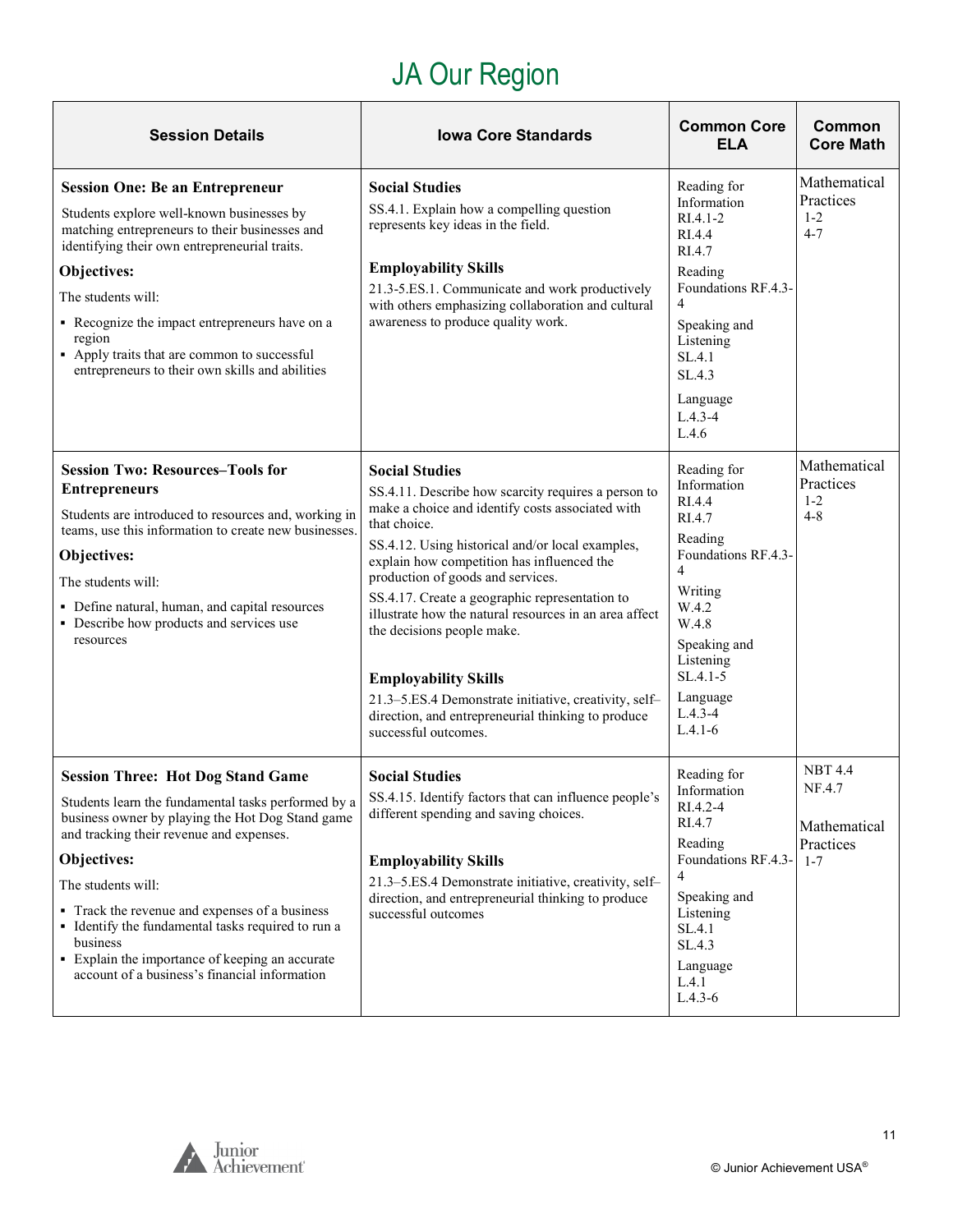# JA Our Region

| <b>Session Details</b>                                                                                                                                                                                                                                                                                                                                                                                                                                         | <b>Iowa Core Standards</b>                                                                                                                                                                                                                                                                                                                                                                            | <b>Common Core</b><br><b>ELA</b>                                                                                                                                                                                                           | Common<br><b>Core Math</b>                                        |
|----------------------------------------------------------------------------------------------------------------------------------------------------------------------------------------------------------------------------------------------------------------------------------------------------------------------------------------------------------------------------------------------------------------------------------------------------------------|-------------------------------------------------------------------------------------------------------------------------------------------------------------------------------------------------------------------------------------------------------------------------------------------------------------------------------------------------------------------------------------------------------|--------------------------------------------------------------------------------------------------------------------------------------------------------------------------------------------------------------------------------------------|-------------------------------------------------------------------|
| <b>Session Four: Entrepreneurs Solve</b><br><b>Problems</b><br>Students journey through the complex world of<br>business problem solving by brainstorming ideas<br>and by determining the price, advertising, and<br>supply for a new business using the Problem-<br>Solver Catcher.<br><b>Objectives:</b><br>The students will:<br>• Demonstrate the problem-solving process<br>• Identify the potential risks and rewards in<br>making<br>business decisions | <b>Social Studies</b><br>SS.4.14. Explain the reasons why the costs of goods<br>and services rise and fall.<br><b>Employability Skills</b><br>21.3-5.ES.2 Adjust to various roles and<br>responsibilities and understand the need to be flexible<br>to change.<br>21.3-5.ES.4 Demonstrate initiative, creativity, self-<br>direction, and entrepreneurial thinking to produce<br>successful outcomes. | Reading for<br>Information<br>RIA.1<br>RI.4.3-4<br>RI.4.7<br>Reading<br>Foundations RF.4.3-<br>$\overline{4}$<br>Writing<br>W.4.2<br>W.4.8<br>Speaking and<br>Listening<br>SL.4.1-2<br>SL.4.4<br>Language<br>L.4.1<br>$L.4.3 - 4$<br>L.4.6 | Mathematical<br>Practices<br>$1 - 2$<br>$\overline{4}$<br>$6 - 7$ |
| <b>Session Five: Entrepreneurs Go Global</b><br>Students demonstrate the supply chain by working<br>in teams to build a sticker-sheet computer.<br>Objectives:<br>The students will:<br>• Apply the supply chain to a manufacturing<br>example<br>• Explain how resource providers, businesses,<br>and consumers are interdependent                                                                                                                            | <b>Employability Skills</b><br>21.3-5.ES.3 Practice leadership skills, and<br>demonstrate integrity, ethical behavior, and<br>social responsibility in all activities.                                                                                                                                                                                                                                | Reading for<br>Information<br>RI.4.3-4<br>RI.4.7<br>Reading<br>Foundations RF.4.3-<br>$\overline{4}$<br>Speaking and<br>Listening<br>$SL.4.1 - 4$<br>Language<br>L.4.1<br>$L.4.3 - 4$<br>L.4.6                                             | NA                                                                |

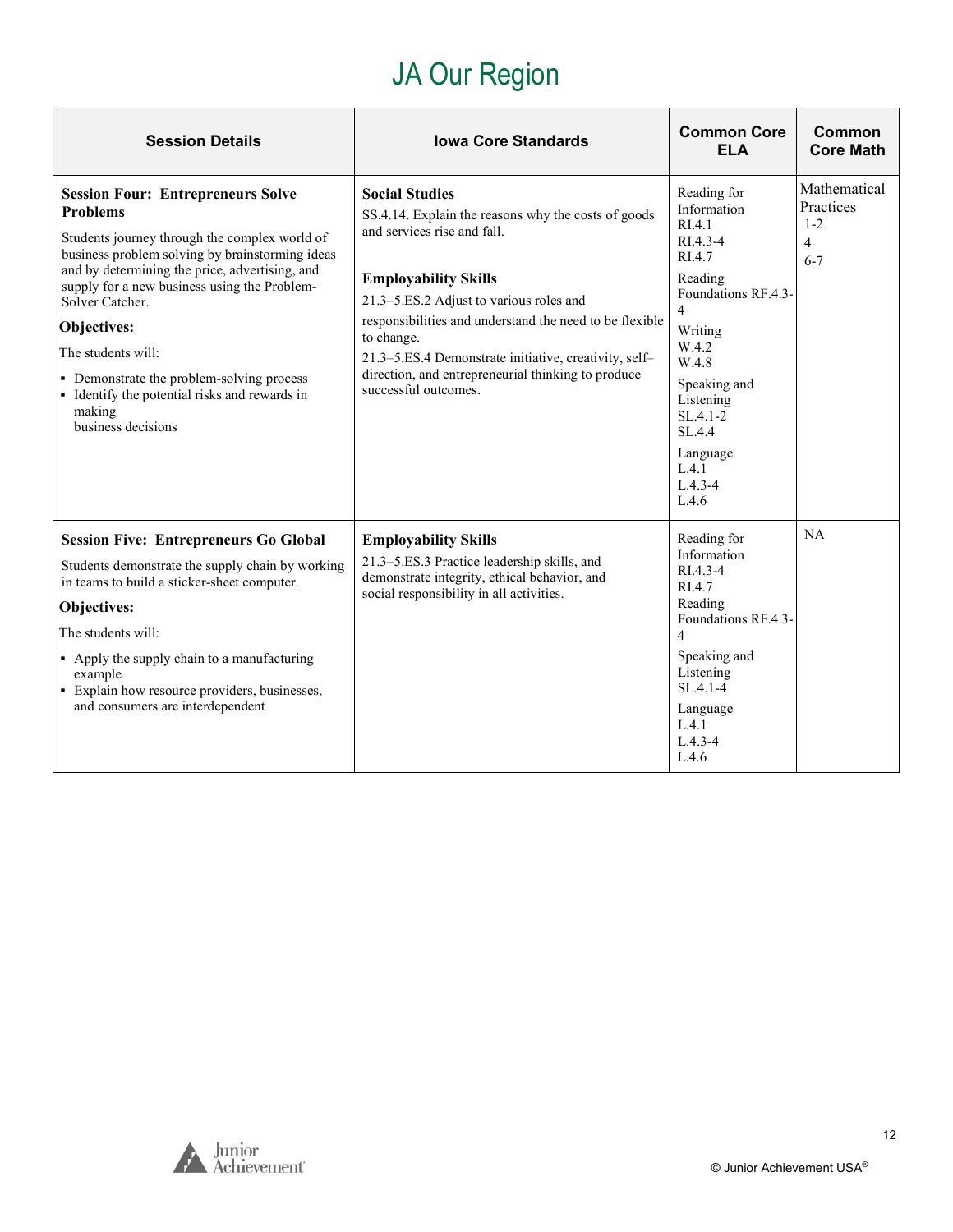## JA Our Nation

| <b>Session Details</b>                                                                                                                                                                                                                                                                                                                                                | <b>Iowa Core Standards</b>                                                                                                                                                                                                                                                                                                                                                                         | <b>Common Core Common Core</b><br><b>ELA</b>                                                                                                                                                                        | <b>Math</b>                                                                                    |
|-----------------------------------------------------------------------------------------------------------------------------------------------------------------------------------------------------------------------------------------------------------------------------------------------------------------------------------------------------------------------|----------------------------------------------------------------------------------------------------------------------------------------------------------------------------------------------------------------------------------------------------------------------------------------------------------------------------------------------------------------------------------------------------|---------------------------------------------------------------------------------------------------------------------------------------------------------------------------------------------------------------------|------------------------------------------------------------------------------------------------|
| <b>Session One: Free to Choose Your</b><br><b>Work or Business</b><br>Students are introduced to the nation's free<br>market system and how it supports<br>businesses and careers.<br>Objectives:<br>The students will:<br>• Identify the characteristics of a free market<br>economy<br>• Explain how pricing guides economic<br>decisions                           | <b>Employability Skills</b><br>21.3-5.ES.1 Communicate and work productively with<br>others emphasizing collaboration and cultural awareness<br>to produce quality work.                                                                                                                                                                                                                           | Reading for<br>Information<br>$R1.5.1-2$<br>RI.5.4<br>RI.5.7<br>Reading<br>Foundations<br>RF.5.3-4<br>Speaking and<br>Listening<br>$SL.5.1 - 4$<br>SL.5.6<br>Language<br>$L.5.1-5$                                  | Operations and<br>Algebraic<br>Thinking<br>OA.5.2<br><b>Numbers Base</b><br>Ten<br>NBT.5.6-7   |
| <b>Session Two: Innovation Nation</b><br>Students experience how entrepreneurial<br>thinking can spur new businesses and the<br>opportunity for future income.<br>Objectives:<br>The students will:<br>• Define entrepreneur and entrepreneurship<br>• Describe resources and how entrepreneurs<br>use them<br>• Explore STEM skills and the process of<br>innovation | <b>Social Studies</b><br>SS.5.17. Give examples of financial risks that individuals<br>and households face.<br><b>Employability Skills</b><br>21.3-5.ES.2 Adjust to various roles and responsibilities<br>and understand the need to be flexible to change.<br>21.3–5.ES.4 Demonstrate initiative, creativity, self-<br>direction, and entrepreneurial thinking to produce<br>successful outcomes. | Reading for<br>Information<br>$R1.5.1-2$<br>RI.5.4<br>RI.5.7<br>Reading<br>Foundations<br>RF.5.3-4<br>Writing<br>WS.5.2<br>WS.5.4<br>Speaking and<br>Listening<br>$SL.5.1 - 4$<br>SL.5.6<br>Language<br>$L.5.1 - 5$ | Operations and<br>Algebraic<br>Thinking<br>CC.2.2.5.A.1<br>Numbers Base<br>Ten<br>CC.2.1.5.B.2 |
| <b>Session Three: Career Quest</b><br>Students learn about career clusters.<br>Objectives:<br>The students will:<br>• Examine career groupings and the skills<br>necessary for a variety of careers.                                                                                                                                                                  | <b>Employability Skills</b><br>21.3-5.ES.1 Communicate and work productively with<br>others emphasizing collaboration and cultural awareness to<br>produce quality work.<br><b>Financial Literacy</b><br>21.3-5.FL.2 Recognize how one's personal career choice<br>and attitude can impact financial planning decisions.                                                                           | Reading for<br>Information<br>$RI.5.1-2$<br>RI.5.4<br>RI.5.7<br>Reading<br>Foundations<br>RF.5.3-4<br>Speaking and<br>Listening<br>$SL.5.1-4$<br>SL.5.6<br>Language<br>$L.5.1-5$                                    | <b>Numbers Base</b><br>Ten<br>CC.2.1.5.B.2                                                     |



 $\mathbf{r}$ 

'n,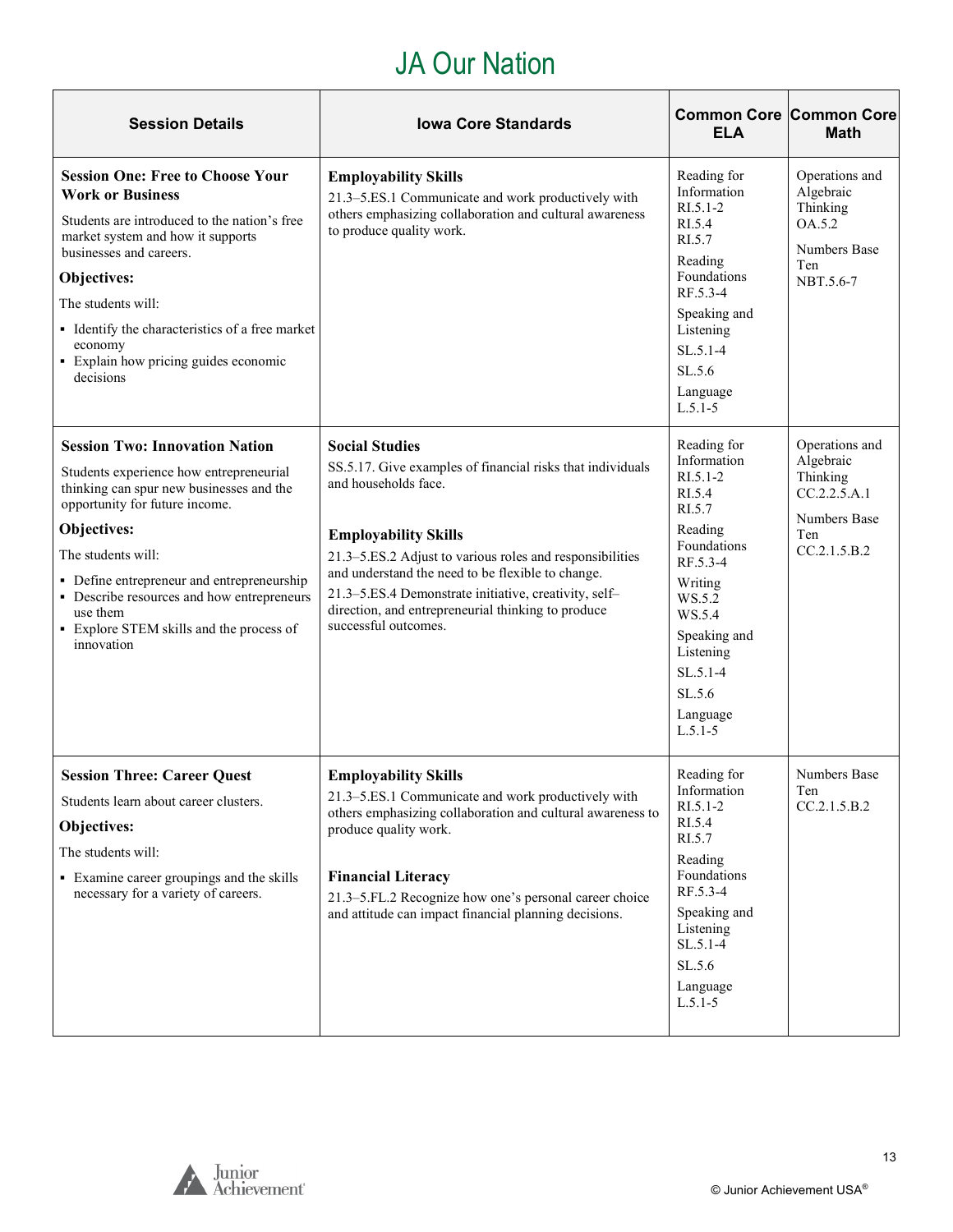## JA Our Nation

| <b>Session Descriptions</b>                                                                                                                                                                                                                      | <b>Iowa Core Standards</b>                                                                                                                                                                                                                                                                                                                                                            | <b>Common Core</b><br>ELA                                                                                                                                                                                           | <b>Common Core</b><br><b>Math</b>                                                              |
|--------------------------------------------------------------------------------------------------------------------------------------------------------------------------------------------------------------------------------------------------|---------------------------------------------------------------------------------------------------------------------------------------------------------------------------------------------------------------------------------------------------------------------------------------------------------------------------------------------------------------------------------------|---------------------------------------------------------------------------------------------------------------------------------------------------------------------------------------------------------------------|------------------------------------------------------------------------------------------------|
| <b>Session Four: Get and Keep the Job!</b><br>Students examine important work-readiness<br>and behavioral skills needed for career<br>success.<br>Objectives:<br>The students will:<br>• Identify the soft skills wanted by today's<br>employers | <b>Employability Skills</b><br>21.3-5.ES.3 Practice leadership skills, and<br>demonstrate integrity, ethical behavior, and social<br>responsibility in all activities.                                                                                                                                                                                                                | Reading for<br>Information<br>$RI.5.1 - 2$<br>RI.5.4<br>RI.5.7<br>Reading<br>Foundations<br>RF.5.3-4<br>Writing<br>WS.5.2<br>WS.5.4<br>Speaking and<br>Listening<br>$SL.5.1-4$<br>SL.5.6<br>Language<br>$L.5.1 - 5$ | Operations and<br>Algebraic<br>Thinking<br>CC.2.2.5.A.1<br>Numbers Base<br>Ten<br>CC.2.1.5.B.2 |
| <b>Session Five: Global Connections</b><br>Students explore how the United States is<br>connected to the global economy.<br>Objectives:<br>The students will:<br>• Discuss why businesses specialize and<br>trade<br>• Define opportunity cost   | <b>Social Studies</b><br>SS.5.13. Describe how goods and services are<br>produced and distributed domestically and globally.<br>SS.5.15. Explain how trade impacts relationships<br>between countries.<br><b>Employability Skills</b><br>21.3-5.ES.1 Communicate and work productively with<br>others emphasizing collaboration and cultural awareness<br>to produce quality<br>work. | Reading for<br>Information<br>$RI.5.1-2$<br>RI.5.4<br>RI.5.7<br>Reading<br>Foundations<br>RF.5.3-4<br>Speaking and<br>Listening<br>$SL.5.1-4$<br>SL.5.6<br>Language<br>$L.5.1 - 5$                                  | <b>NA</b>                                                                                      |
| <b>Optional Supplement: Business</b><br>Organization<br>Students examine entrepreneurship, free<br>enterprise, and business organization.<br>Objectives:<br>The students will:<br>• Identify three basic ways businesses are<br>organized.       | <b>Employability Skills</b><br>21.3–5.ES.2 Adjust to various roles and responsibilities<br>and understand the need to be flexible to change.                                                                                                                                                                                                                                          | Speaking and<br>Listening<br>$SL.5.1-4$<br>Language<br>L.5.1,5                                                                                                                                                      | <b>NA</b>                                                                                      |

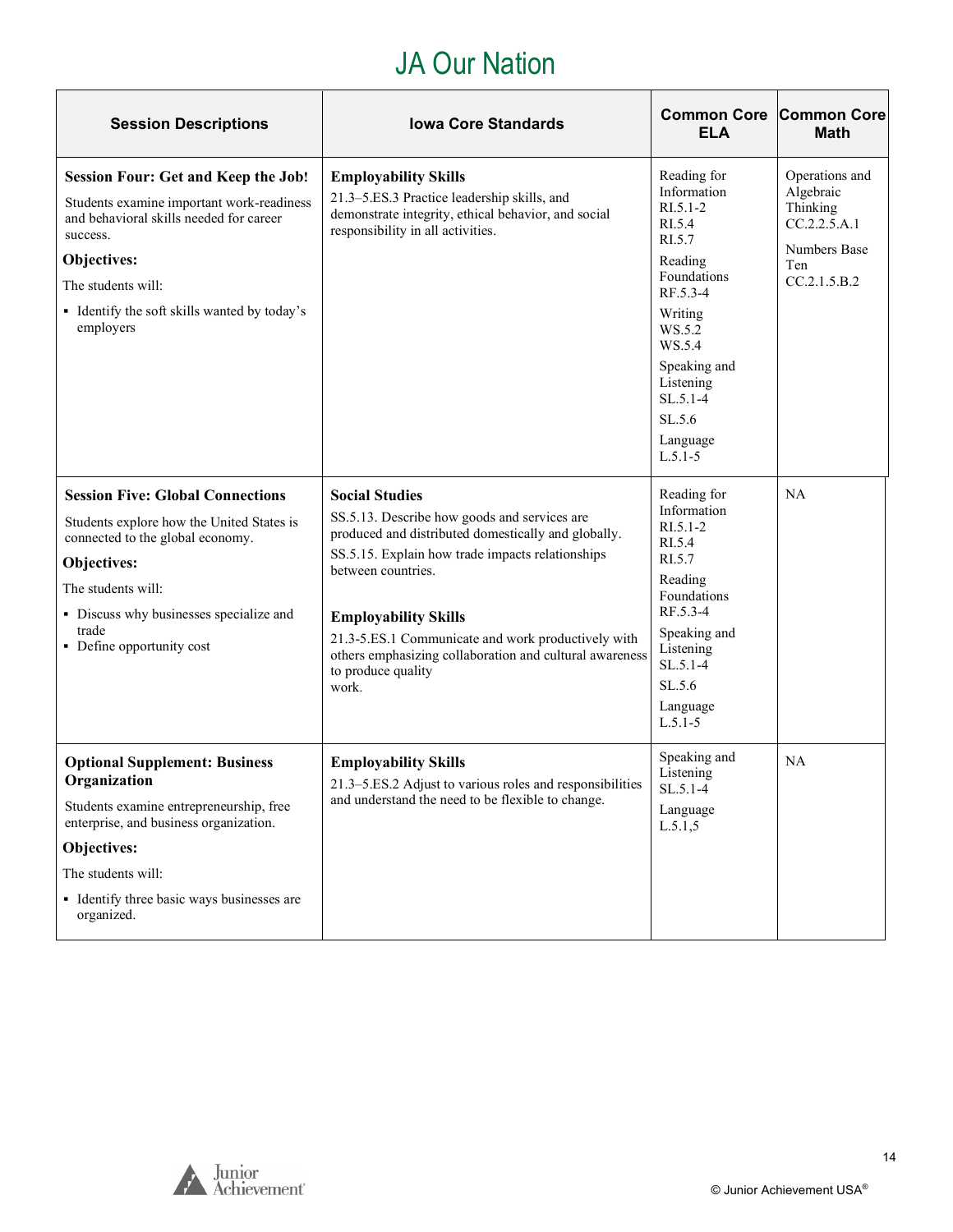## JA More than Money

<span id="page-14-0"></span>

| <b>Session Descriptions</b>                                                                                                                                                                                                                                                                                                                                                                                                                                              | <b>Iowa Core Standards</b>                                                                                                                                                                                                                                                                                                                                                                                                                                                                                                                                                                    | <b>Common Core</b><br><b>ELA</b>                                                                                                                                                         | Common<br><b>Core Math</b>                                                                                                                    |
|--------------------------------------------------------------------------------------------------------------------------------------------------------------------------------------------------------------------------------------------------------------------------------------------------------------------------------------------------------------------------------------------------------------------------------------------------------------------------|-----------------------------------------------------------------------------------------------------------------------------------------------------------------------------------------------------------------------------------------------------------------------------------------------------------------------------------------------------------------------------------------------------------------------------------------------------------------------------------------------------------------------------------------------------------------------------------------------|------------------------------------------------------------------------------------------------------------------------------------------------------------------------------------------|-----------------------------------------------------------------------------------------------------------------------------------------------|
| <b>Session One: The Money Garden</b><br>Students explore money-management skills<br>and become familiar with the key differences<br>between earning, saving, and spending. They<br>learn that money can be saved in a financial<br>institution, such as a bank or a credit union,<br>and how that money can earn interest.<br>Objectives:<br>The students will:<br>• Identify the role of money in everyday life<br>• Explain the benefits of using a savings<br>account | <b>Social Studies</b><br>SS.3.18. Determine the importance of saving/investing in<br>relation to future needs.<br>SS.5.16. Demonstrate ways to monitor how money is spent<br>and saved.<br><b>Employability Skills</b><br>21.3–5.ES.1 Communicate and work productively with<br>others emphasizing collaboration and cultural awareness to<br>produce quality work.<br><b>Financial Literacy</b><br>21.3-5.FL.5. Determine the importance of saving/investing<br>in relation to future needs.<br>21.3-5.FL.6 Recognize that spending choices differ<br>between groups of people and settings. | Reading for<br>Information<br>RI.3.1<br>RI.3.3-4<br>RI.3.6<br>Reading<br>Foundations<br>RF.3.3-4<br>Speaking and<br>Listening<br>SL.3.1<br>SL.3.6<br>Language<br>L.3.1<br>L.3.4<br>L.3.4 | Numbers Base<br>Ten<br>3.NBT.2.2<br>3.NBT.3.3<br>4.NBT.4<br>5.NBT.5<br>5.NBT.7<br>Mathematical<br>Practices<br>$1 - 8$                        |
| <b>Session Two: Create a Business</b><br>Students learn about the ways in which<br>people's interests and skills can help them<br>identify small businesses they can start.<br>Objectives:<br>The students will:<br>• Define business, goods, and services<br>• Identify businesses they would like to start<br>that<br>align with their personal interests and skills<br>• Appreciate their own roles as entrepreneurs<br>in affecting their community and their world  | <b>Social Studies</b><br>SS.3.16. Describe how people take risks to improve their<br>family income through education, career changes and<br>moving to new places.<br><b>Employability Skills</b><br>21.3–5.ES.3 Practice leadership skills, and demonstrate<br>integrity, ethical behavior, and social responsibility in all<br>activities.<br><b>Financial Literacy</b><br>21.3-5.FL.2 Recognize how one's personal career choice<br>and attitude can impact financial planning decisions.                                                                                                   | Reading for<br>Information<br>RI.3.2-4<br>RI.3.6<br>Reading<br>Foundations<br>RF.3.3-4<br>Speaking and<br>Listening<br>$SL.3.1-3$<br>SL.3.6<br>Language<br>$L.3.1 - 4$<br>L.3.6          | Numbers Base<br>Ten<br>3.NBT.3.3<br>4.NBT.4<br>$4.$ NBT $.5$<br>5.NBT.5<br>5.NBT.7<br>Mathematical<br>Practices<br>$1 - 8$                    |
| <b>Session Three: Build a Business</b><br>Students identify the fundamental steps for<br>starting a small business and develop a basic<br>business plan.<br>Objectives:<br>The students will:<br>• Identify the basic steps for building a small<br>business<br>• Develop a basic business plan                                                                                                                                                                          | <b>Employability Skills</b><br>21.3-5.ES.4 Demonstrate initiative, creativity, self-<br>direction, and entrepreneurial thinking to produce<br>successful outcomes.<br>21.3-5.ES.5 Demonstrate productivity and accountability<br>by producing quality work.                                                                                                                                                                                                                                                                                                                                   | Reading for<br>Information<br>RI.3.2-6<br>Reading<br>Foundations<br>RF.3.3-4<br>Speaking and<br>Listening<br>SL.3.1<br>SL.3.6<br>Language<br>$L.3.1-4$<br>L.3.6                          | Numbers Base<br>Ten<br>3.NBT.2.2<br>3.NBT.3.3<br>4.NBT.4<br>4.NF.4.7<br>5.NBT.5<br>5.NBT.7<br>Mathematical<br>Practices<br>$1 - 2$<br>$4 - 8$ |

\*ELO- Indicates a skill best supported by an Extended Learning Opportunity

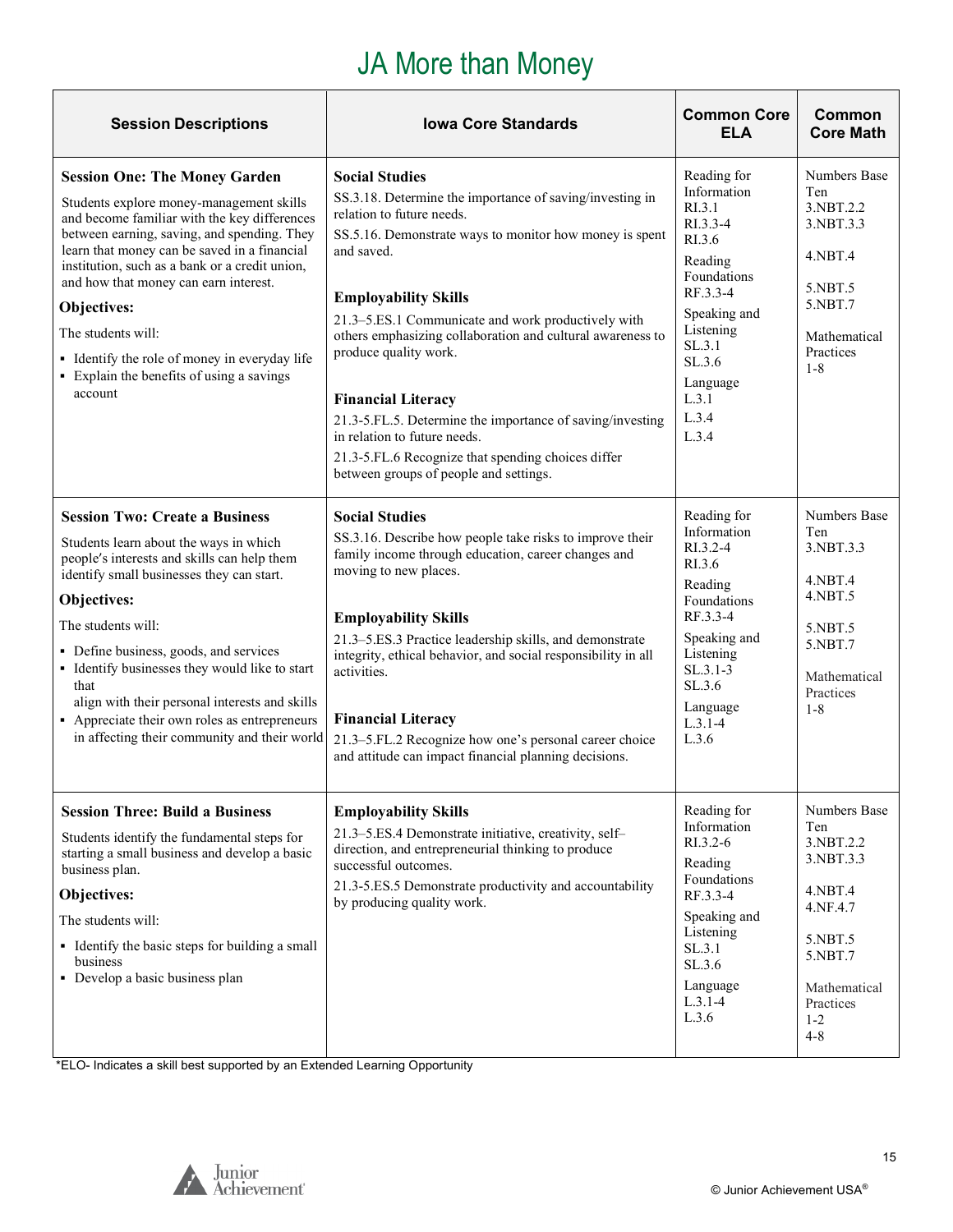# JA More than Money

| <b>Session Descriptions</b>                                                                                                                                                                                                                                                                                                                                                                                                                                                                                                                                                  | <b>Iowa Core Standards</b>                                                                                                                                                                                                                                                                                                                                                                             | Common<br><b>Core ELA</b>                                                                                                                                                                                      | Common<br><b>Core Math</b>                                                                                                                 |
|------------------------------------------------------------------------------------------------------------------------------------------------------------------------------------------------------------------------------------------------------------------------------------------------------------------------------------------------------------------------------------------------------------------------------------------------------------------------------------------------------------------------------------------------------------------------------|--------------------------------------------------------------------------------------------------------------------------------------------------------------------------------------------------------------------------------------------------------------------------------------------------------------------------------------------------------------------------------------------------------|----------------------------------------------------------------------------------------------------------------------------------------------------------------------------------------------------------------|--------------------------------------------------------------------------------------------------------------------------------------------|
| <b>Session Four: Run a Business</b><br>Students explain why financial institutions lend<br>money and why people borrow money for their<br>businesses. They learn about advantages and<br>disadvantages of borrowing money, including<br>the need to make interest payments. They<br>record and track financial gains and losses in a<br>simulated activity.<br>Objectives:<br>The students will:<br>• Explain why financial institutions lend money<br>• Explain decision making and the traits of<br>trustworthy borrowers<br>• Record and track financial gains and losses | <b>Social Studies</b><br>SS.3.17. Explain an individual's responsibility for credit<br>and debt.<br><b>Employability Skills</b><br>21.3–5.ES.2 Adjust to various roles and responsibilities<br>and understand the need to be flexible to change.<br><b>Financial Literacy</b><br>21.3-5.FL.3 Identify the concept of debt and an<br>individual's responsibility for that debt.                         | Reading for<br>Information<br>$R1.3.1-5$<br>RI.3.7<br>Reading<br>Foundations<br>RF.3.3-4<br>Writing<br>W.3.2-4<br>Speaking and<br>Listening<br>$SL.3.1-3$<br>SL.3.6<br>Language<br>$L.3.\overline{4}$<br>L.3.6 | Numbers Base Ten<br>3.NBT.2.2<br>3.NBT.3.3<br>$4.$ NBT $.4$<br>$4.$ NBT $.5$<br>5.NBT.5<br>5.NBT.7<br>Mathematical<br>Practices<br>$1 - 8$ |
| <b>Session Five: Global Success</b><br>The students explore the opportunities and<br>challenges of global markets.<br>Objectives:<br>The students will:<br>• Explore reasons why businesses import and<br>export goods<br>• Describe the economic considerations related<br>to selling in a global market<br>• Define opportunity cost                                                                                                                                                                                                                                       | <b>Social Studies</b><br>SS.4.11. Describe how scarcity requires a person to<br>make a choice and identify costs associated with that<br>choice.<br>SS.5.15. Explain how trade impacts relationships<br>between countries.<br><b>Employability Skills</b><br>21.3–5.ES.1 Communicate and work productively<br>with others emphasizing collaboration and cultural<br>awareness to produce quality work. | Reading for<br>Information<br>RI.3.1<br>RI.3.3-7<br>Reading<br>Foundations<br>RF.3.3-4<br>Writing<br>W.3.3<br>Speaking and<br>Listening<br>$SL.3.1-2$<br>SL.3.6<br>Language<br>$L.3.1-4$<br>L.3.6              |                                                                                                                                            |



**F**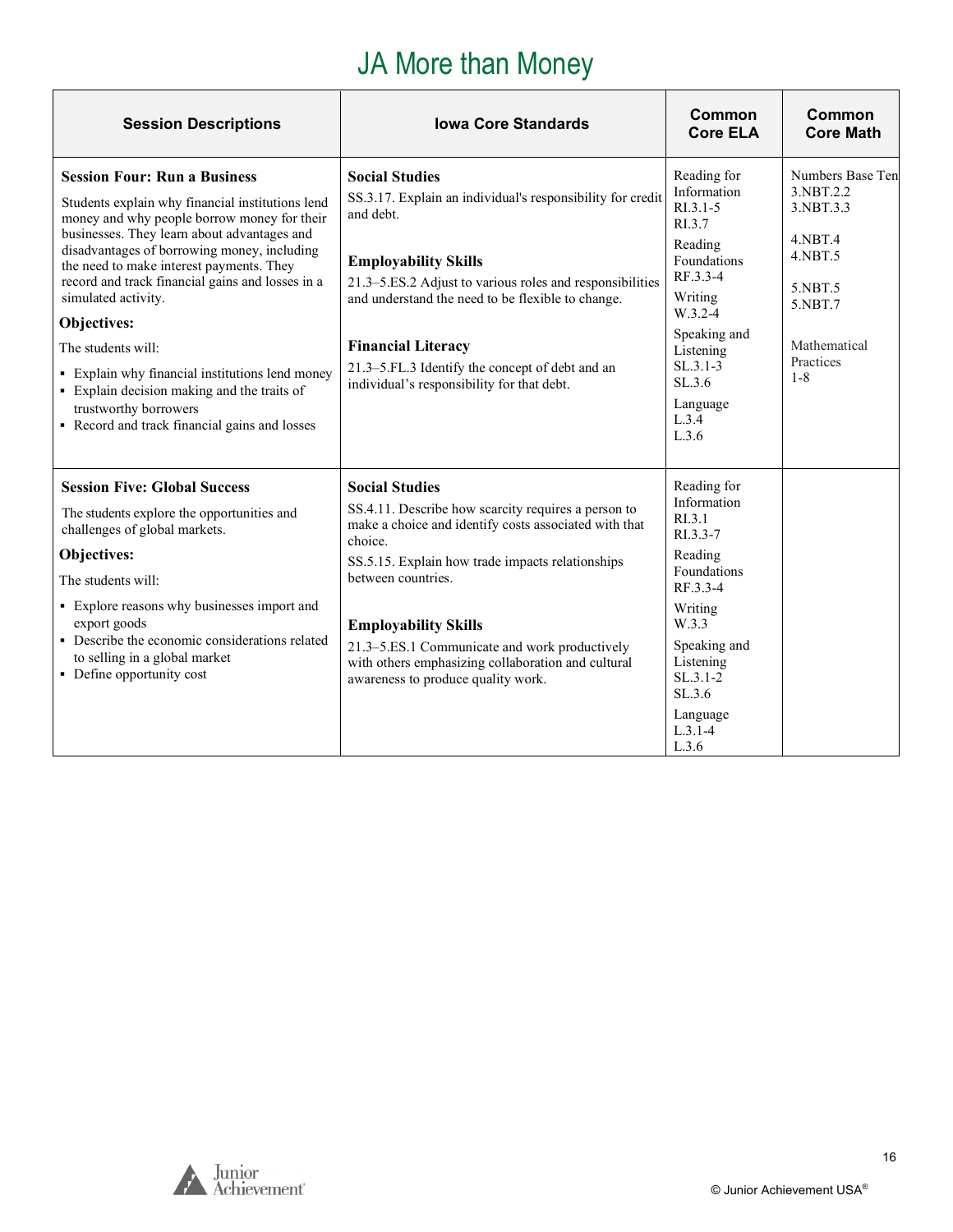# JA Career Exploration Fair K-2

| <b>Session Descriptions</b>                                                                                                                                                                                                                                                                                                                                                                                                                                     | <b>Iowa Core Standards</b>                                                                                                                                                                                                                                                                                                                                                                                                                                            | <b>Common Core ELA</b>                                                                                                                                                                                                                                                                              |
|-----------------------------------------------------------------------------------------------------------------------------------------------------------------------------------------------------------------------------------------------------------------------------------------------------------------------------------------------------------------------------------------------------------------------------------------------------------------|-----------------------------------------------------------------------------------------------------------------------------------------------------------------------------------------------------------------------------------------------------------------------------------------------------------------------------------------------------------------------------------------------------------------------------------------------------------------------|-----------------------------------------------------------------------------------------------------------------------------------------------------------------------------------------------------------------------------------------------------------------------------------------------------|
| <b>Pre-JA Career Exploration Fair Session:</b><br>A Job to Do!<br>Students identify the jobs people have and the<br>work people do to make their community a good<br>place to live, work, and play. They will also<br>prepare questions to ask the speakers.<br>Objectives:<br>The students will:<br>• Define careers.<br>• Examine the jobs of family members.<br>• Identify jobs within the community.                                                        | <b>Social Studies</b><br>SS.2.1. Explain why a compelling question is important.<br>SS.2.2. Generate supporting questions across the social studies<br>disciplines related to compelling questions.<br><b>Employability Skills</b><br>21.K-2.ES.1 Communicate and work appropriately with others to<br>complete tasks.<br>21.K-2.ES.5 Work productively and are accountable for their actions.                                                                        | <b>Foundational Skills</b><br>RF1<br>RF <sub>2</sub><br>RF3<br>Writing<br>W 2<br>W 5<br>W 8<br>Speaking and Listening<br>SL <sub>1</sub><br>SL <sub>3</sub><br>SL <sub>4</sub><br>SL <sub>5</sub><br>SL <sub>6</sub><br>Language<br>L <sub>4</sub><br>L <sub>5</sub><br>L6                          |
| The Day of the Fair<br>Students will visit six speakers from the<br>community who will give brief presentations<br>about their jobs, allowing time for students to ask<br>questions.<br>Objectives:<br>The students will:<br>• Observe speakers and the tools they use.<br>• Identify the variety of careers people have in<br>the community and how each job requires<br>specific skills.<br>• Express ideas and questions concerning the<br>jobs people have. | <b>Financial Literacy</b><br>21.3-5.FL.2 Recognize how one's personal career choice and<br>attitude can impact financial planning decisions.<br><b>Employability Skills</b><br>21.K-2.ES.2 Recognize different roles and responsibilities and is open<br>to change. 21.K-2.ES.3 Learn leadership skills and demonstrate<br>integrity, ethical behavior, and social responsibility.<br>21.K-2.ES.4 Develop initiative and demonstrate self-direction in<br>activities. | <b>Foundational Skills</b><br>RF <sub>1</sub><br>RF <sub>2</sub><br>RF <sub>3</sub><br>Writing<br>W.4<br>W.5<br>W.6<br>Speaking and Listening<br>SL <sub>1</sub><br>SL <sub>3</sub><br>SL <sub>4</sub><br>SL <sub>5</sub><br>SL <sub>6</sub><br>Language<br>L <sub>4</sub><br>L <sub>5</sub><br>L 6 |
| <b>Post-JA Career Exploration Fair</b><br><b>Activity: I Think I Want to Be</b><br>Students reflect on their JA Career Exploration<br>Fair experience.<br>Objectives:<br>The students will:<br>• Begin to identify a future career interest.                                                                                                                                                                                                                    | <b>Financial Literacy</b><br>21.3-5.FL.2 Recognize how one's personal career choice and<br>attitude can impact financial planning decisions<br><b>Employability Skills</b><br>21.K-2.ES.5 Work productively and are accountable for their actions.                                                                                                                                                                                                                    | Foundational Skills<br>RF <sub>1</sub><br>RF <sub>2</sub><br>RF <sub>3</sub><br>Writing<br>W.4<br>W.5<br>W.6<br>Language<br>L <sub>4</sub><br>L <sub>5</sub><br>L6                                                                                                                                  |

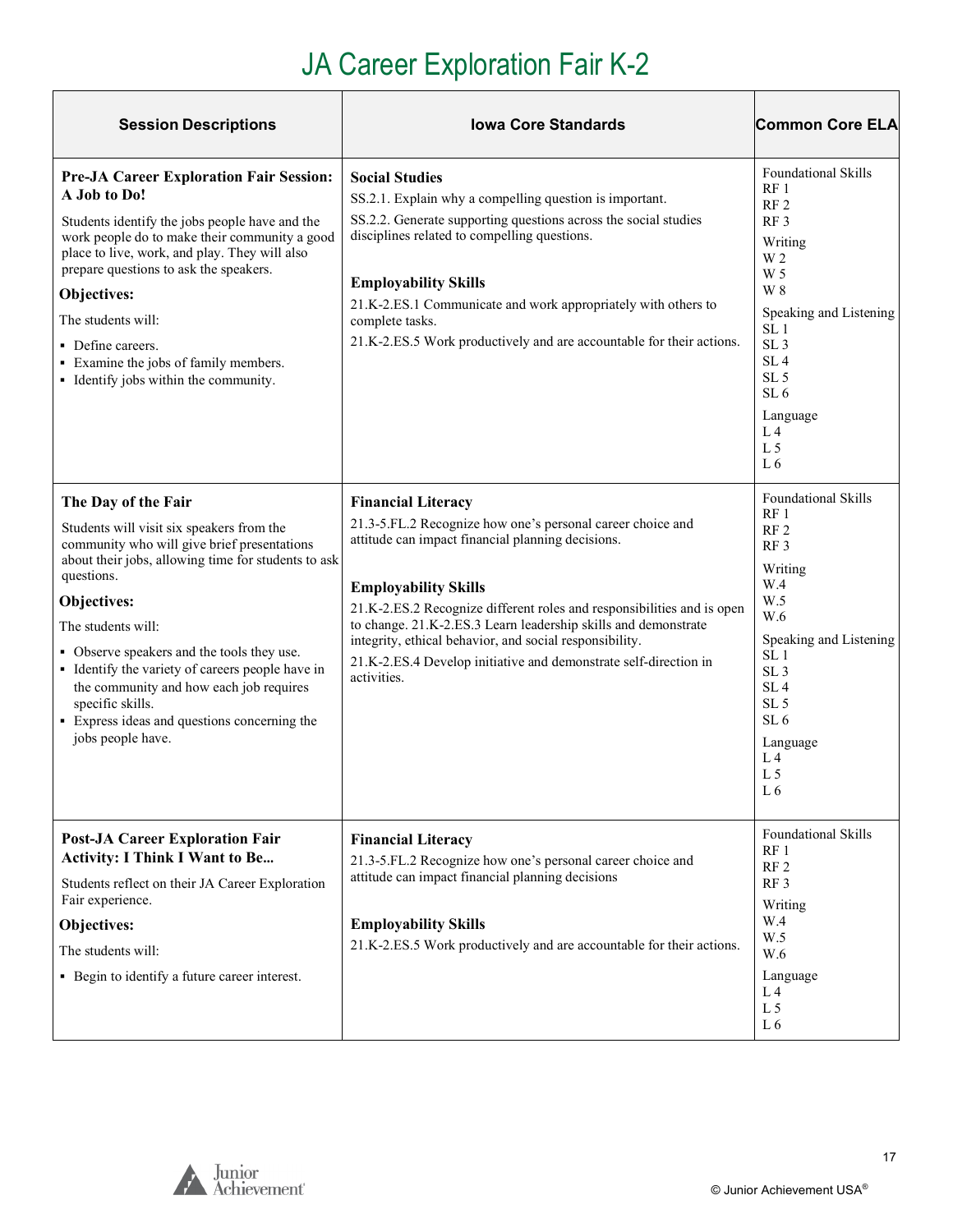# JA Career Exploration Fair 3-5

| <b>Session Descriptions</b>                                                                                                                                                                                                                                                                                                                                                                                                                                                                                         | <b>Iowa Core Standards</b>                                                                                                                                                                                                                                                                                                                                                                                                          | <b>Common Core ELA</b>                                                                                                                                                                                |
|---------------------------------------------------------------------------------------------------------------------------------------------------------------------------------------------------------------------------------------------------------------------------------------------------------------------------------------------------------------------------------------------------------------------------------------------------------------------------------------------------------------------|-------------------------------------------------------------------------------------------------------------------------------------------------------------------------------------------------------------------------------------------------------------------------------------------------------------------------------------------------------------------------------------------------------------------------------------|-------------------------------------------------------------------------------------------------------------------------------------------------------------------------------------------------------|
| <b>Pre-JA Career Exploration Fair</b><br><b>Session: A Job for Everyone</b><br>Students reflect on their interests and skills as<br>they consider future careers.<br>Objectives:<br>The students will:<br>• Define careers.<br>Analyze their interests and skills to learn<br>how they fit in the classroom and the<br>workplace.<br>• Construct new understandings connected to<br>prior knowledge.                                                                                                                | <b>Social Studies</b><br>SS.3.16. Describe how people take risks to improve their family income<br>through education, career changes and moving to new places.<br><b>Employability Skills</b><br>21.3-5.ES.1Communicate and work productively with others<br>emphasizing collaboration and cultural awareness to produce quality<br>work.                                                                                           | <b>Foundational Skills</b><br>RF <sub>3</sub><br>RF4<br>Speaking and Listening<br>SL <sub>1</sub><br>SL <sub>6</sub><br>Language<br>L <sub>4</sub><br>L <sub>5</sub><br>L <sub>6</sub>                |
| The Day of the Fair<br>Students will visit six speakers from the<br>community who will give brief presentations<br>about their jobs, allowing time for students to<br>ask questions.<br>Objectives:<br>The students will:<br>• Observe speakers and the tools they use.<br>• Identify the variety of careers people have<br>in the community and how each job<br>requires specific skills.<br>• Express how jobs require specific interests<br>and skills.<br>• Examine how school skills apply to career<br>paths. | <b>Financial Literacy</b><br>21.3-5.FL.2 Recognize how one's personal career choice and attitude<br>can impact financial planning decisions.<br><b>Employability Skills</b><br>21.3-5.ES.3 Practice leadership skills, and demonstrate integrity, ethical<br>behavior, and social responsibility in all activities.<br>21.3-5.ES.2Adjust to various roles and responsibilities and understand<br>the need to be flexible to change. | <b>Foundational Skills</b><br>RF3<br>RF4<br>Speaking and Listening<br>SL <sub>1</sub><br>SL <sub>3</sub><br>SL <sub>5</sub><br>SL <sub>6</sub><br>Language<br>L <sub>4</sub><br>L <sub>5</sub><br>L 6 |
| <b>Post-JA Career Exploration Fair</b><br><b>Activity: Someday I'll Be</b><br>Students reflect on their JA Career Exploration<br>Fair experience.<br>Objectives:<br>The students will:<br>• Prepare a personal interest "resume."<br>• Begin to identify a future career interest.                                                                                                                                                                                                                                  | <b>Financial Literacy</b><br>21.3-5.FL.2 Recognize how one's personal career choice and attitude<br>can impact financial planning decisions.                                                                                                                                                                                                                                                                                        | Foundational Skills<br>RF <sub>3</sub><br>RF4<br>Writing<br>W.4<br>W.5<br>W.6<br>Language<br>L 4<br>L <sub>5</sub><br>L6                                                                              |